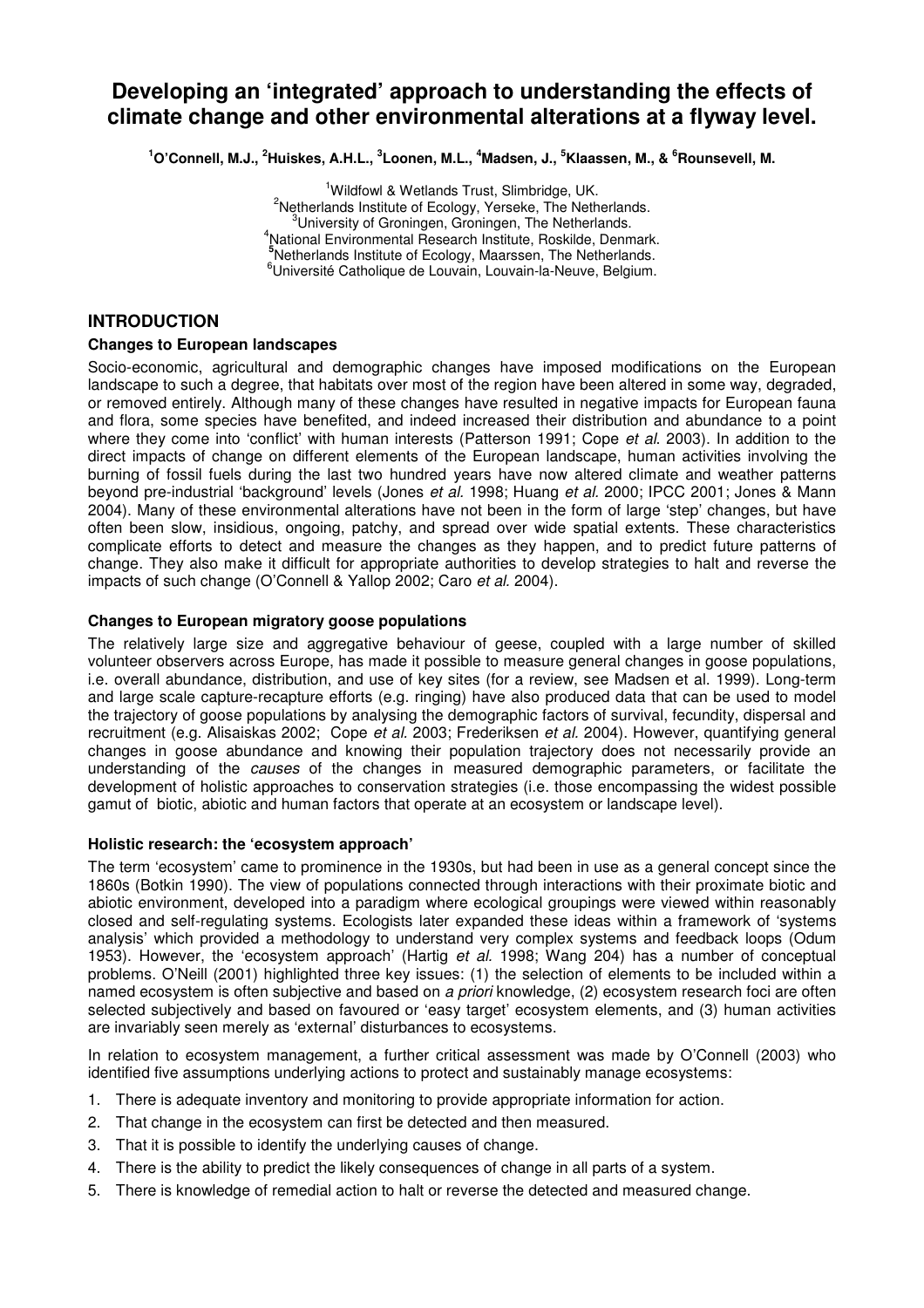In most cases, these assumptions will not be met, and there is a great deal of fundamental research needed to address this situation.

# **The 'flyway' concept**

Migratory birds also raise additional difficulties for the ecosystem approach. Migration results in species moving between and within a variety of 'systems', and this presents problems when trying to understand the full range of their environmental interactions and population drivers. To address some of these problems, the idea of avian 'flyways' was developed. Conceptually, a flyway can be thought of as possessing ecosystemlike qualities (i.e. many interacting biotic and abiotic elements interacting within a relatively closed and selfsustaining system). But for practical applications a flyway can also be defined simply as the network of sites (and routes) required to fulfil the annual life cycle of individuals within a migratory population. As well as providing a useful research framework for migratory species, the flyway concept also facilitates transboundary conservation measures and monitoring (Boere 2003).

## **Integrated flyway studies**

An increasing number of migratory bird studies are being been made at conceptual level of flyways i.e. they consider life-history events at the breeding, non-breeding and migration sites (Francis et al. 1992; Hoffman et al. 2002; Hotker et al. 2002; Malcolm & ReVelle 2002; Otis 2004). However, although covering appropriate spatial scales, many of these studies still focus on only one or a small number of life history factors occurring at this scale e.g. survival, habitat requirements, hunting levels, phenology, etc. Data limitations and research costs mean that few studies have been able to take a more holistic 'whole system' approach integrating the large number of different biotic and abiotic elements impacting both species and landscapes within a flyway. The potential benefit of an integrated approach is to go beyond quantitative description, and to generate an understanding of the relative importance of different processes within a flyway system and how these interact at different spatial and temporal scales. In turn, this provides a means to forecast the likely impacts of change on individual system elements, and explore system responses under a combination of different environmental change scenarios. The central components of a framework for flyway level research is shown in **Figure 1**.

# **COMPONENTS OF ARCTIC BREEDING GOOSE FLYWAYS**

Eight species of geese breed on arctic tundra habitats in the European Arctic (mostly beyond 65°'N) and migrate to wintering grounds in climatically temperate zones (generally between 40°'N and 60°'N). The study described in this paper refers to a northern hemisphere flyway where two goose populations utilise tundra systems on the Svalbard archipelago for breeding and then migrate (via a number of stopover sites) to wintering areas on estuarine and agricultural habitats in north-western Europe. The two goose populations (described in detail below) have very different breeding site requirements and feeding ecology, and have spatially separated wintering areas.

# **Structural and functional characteristics of tundra**

Globally, tundra habitats cover approximately 9% of the world's surface (Clausen 1996), with Arctic tundra occupying a circumpolar area of nearly six million  $km^2$ . The word tundra is derived from the Sami word tunturia, meaning treeless plain, and these habitats are characterised by low biotic diversity, short and simple vegetation structure, and shallow root systems. Many of the 1700 species of plants recorded in the Arctic region can photosynthesise at low temperatures and light intensities, and most are wind adapted and robust to soil perturbation (Epstein 2004). Tundra soils are generally thin, generated slowly, seasonally thawed, and lie on a layer of permanently frozen subsoil (permafrost**)** consisting mostly of gravel and finer material. This vertical profile results in poor drainage, and where water saturates the upper surface, bogs and ponds are often present. Rainfall varies considerably within the Arctic region, but average yearly precipitation (including melting snow) is often less than 25cm.

This combination of physical, chemical and climatic factors, result in environmental conditions where atmospheric carbon dioxide is sequestered by tundra habitats, which have been estimated to contain up to 30% of the world's soil carbon stocks (Gilmanov & Oechel 1995; Waelbroeck et al. 1997; McGuire et al. 2002). This makes tundra systems particularly important in terms of global carbon balance. Tundra plant communities which are grazed by geese are often dominated by graminoids and bryophytes. However, elevated temperatures and over-grazing by geese cause a shift towards increased graminoid and decreased bryophyte dominance, and result in warming and drying of the soil, faster nutrient cycling, and increased carbon efflux. Another key characteristic of tundra ecosystems is their low nutrient status, particularly in relation to nitrogen. Increases in the rate of nutrient cycling may result from both soil warming and grazing. This is known to alter species composition and increase productivity of both terrestrial and aquatic tundra communities. In addition, increased nitrogen availability decreases the carbon:nitrogen ratio of plant tissue, thus increasing the rate at which it will decompose and hence the carbon efflux from the system (Fahnstock et al. 1999; Brooks et al. 2005). The responses of habitats to elevated temperatures can be characterised by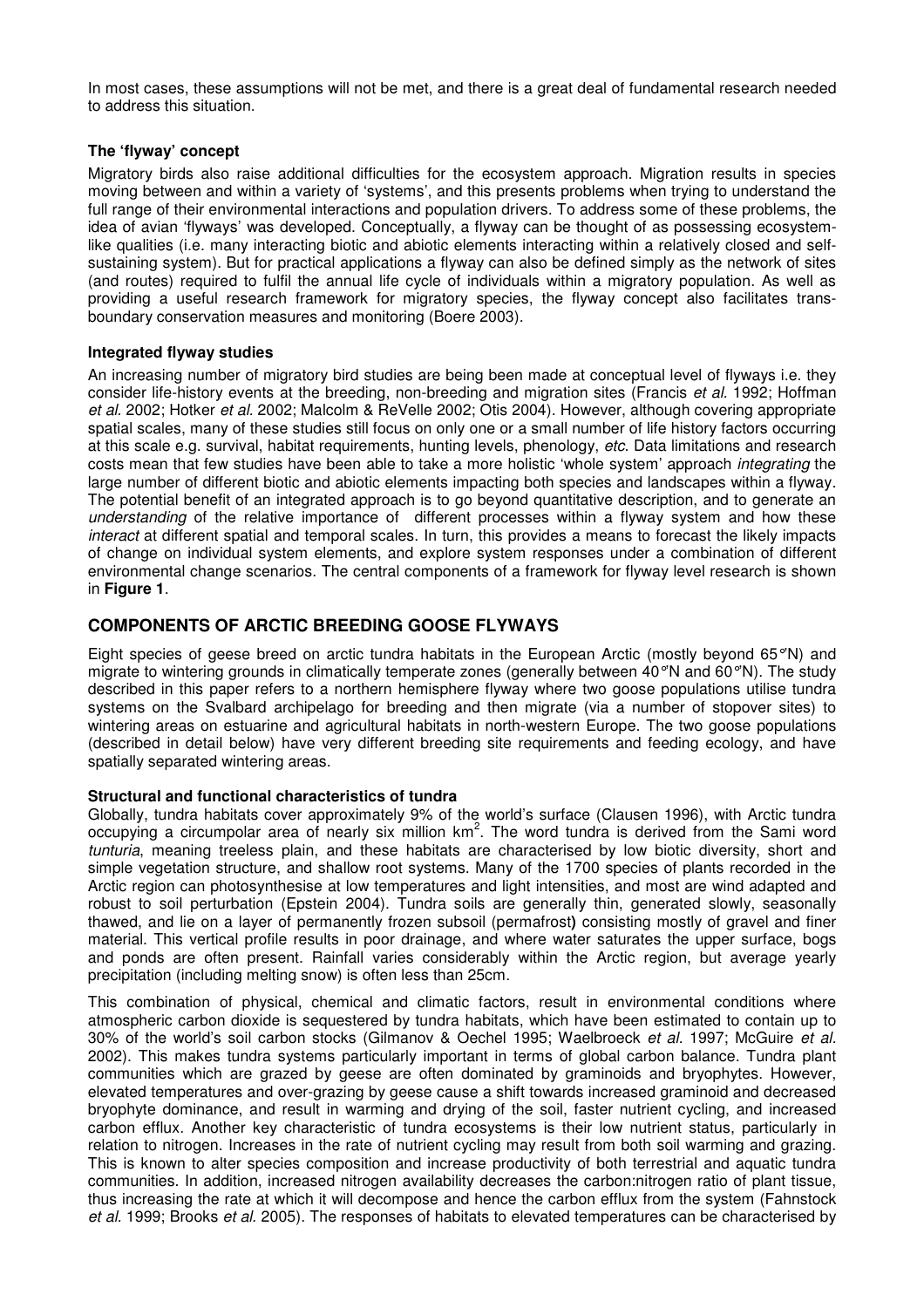their sensitivity, adaptability and vulnerability. 'Sensitivity' defines the thresholds of climate change that result in altered composition, structure, and functioning of an ecosystem. 'Adaptability' is the degree to which systems can adjust in response to altered environmental conditions. 'Vulnerability' defines the extent to which climate change may damage or harm a system i.e. is related to both sensitivity and adaptability. Empirical evidence suggest that Tundra habitats are show high sensitivity, low adaptability and high vulnerability (Forbes et al. 2001; Chapin et al. 2004).

#### **Svalbard tundra**

First discovered by the Norwegians in the 12th century, the Svalbard archipelago (78°30'N, 18°00'E) consists of nine main islands with an area of just over  $62,000$ km<sup>2</sup>. The islands served as an international whaling base during the 17th and 18th centuries, but today mining activities are the main focus, with a small proportion of the human population (currently c.2,500) involved in long-term biological and geological research programmes. The islands are mountainous (up to 1700m) with glaciers and snowfields covering more than 60% of the land surface in high summer and 100% in winter. The relatively milder western areas comprise a large number of steep sided fjords with tundra habitats in the lower drainage basins and river beds.

## **Arctic climates and climate change**

The arctic experiences both polar maritime (i.e. influenced by oceanic factors) and continental (i.e. influenced by terrestrial land masses) climates. Weather patterns are characterised by high spatial variability, and although the region receives a large amount of solar energy in summer, the high reflectivity (albedo) of snow and ice surfaces keeps absorption of solar energy low. Heat gained during long summer days can therefore be relatively small. Maritime climate conditions prevail in coastal Alaska, Iceland, northern Norway and adjoining parts of Russia. Winters are often cold and stormy, summers are cloudy but mild with a mean temperature of about 10 degrees Celsius. Annual precipitation is generally between 60cm and 125cm, and normally at least six months of snow cover. At lower latitudes, 'continental' climates result in much more severe winters, although precipitation is lower. Permanently frozen ground (Permafrost) is wide-spread and in summer, only the top one to two meters of ground thaws. This results in a poorly drained 'active layer' that often remains waterlogged and on which Tundra habitats can develop.

Since the end of the nineteenth century, the average temperature of the earth's surface has risen by 0.6 degrees Celsius, and sea levels have risen by between 10cm and 20cm. By 2100 temperatures are predicted to increase further by between 1.4 and 5.8 degrees, with an additional sea level rise of 9 to 88 cm. The 1990s were the warmest decade of the last millennium, and 1998 the warmest year. Mean air temperatures in the Arctic have increased by about 5°C over the last 100 years, and the extent of sea ice has decreased by 14% since the 1970s. These increases represent larger changes than any century-long trend in the last ten thousand years (Weaver & Green 1998). By the year 2100, winter temperatures in many parts of the arctic are predicted to rise by 40% more than the global average change.

#### **Arctic migratory geese**

The arctic region provides vast areas of relatively disturbance free wilderness in which animals can breed. There are plentiful food resources (although relatively limited in variety) and, at higher latitudes, up to 24 hours of daylight in which to feed offspring. Approximately 430 bird species breed in the Arctic (Zockler 1998), of which 130 are migratory waterbirds (Wetlands International 2002). There are 15 species of 'true' geese within the genera Anser and Branta, and 12 of these breed both in the Arctic and elsewhere, with 8 breeding exclusively in the Arctic region. Thirty four subspecies are represented in the region (with 24 exclusive to the Arctic), comprising 67 populations of which 50 breed in the Arctic. The latter group has been estimated to total more than 8 million individual, representing 67% of the total world population of the genera Anser and Branta (Madsen et al. 1996).

All Arctic breeding populations of geese migrate to lower latitudes during the non-breeding season. Many species migrate on a narrow geographical front, with fixed routes and a small number of stop-over sites at which the birds rest, socialise and replenish body fat reserves (Choudhury et al. 1996; Madsen et al. 2002; Prop et al. 2003). Traditionally, wintering birds made use of coastal and estuarine habitats, particularly coastal marshes. In these areas, a large number of birds have been hunted by humans, and by the middle of the twentieth century the population of many species had been reduced to levels that were a fraction of their previous 'natural' state (Madsen 1991; Pettifor et al. 2000). During the latter half of the century, changes in agricultural practices resulted in new, plentiful and seasonally reliable food sources for wintering geese (van Eerden et al. 1996; Therkildsen & Madsen 2000). This, coupled with improved legislative protection and positive site management regimes (e.g. refuge areas and cold weather hunting bans), resulted in a change in the fortunes of many goose populations, many of which are known to be increasing or stable (Wetlands International 2002).

#### **Svalbard geese**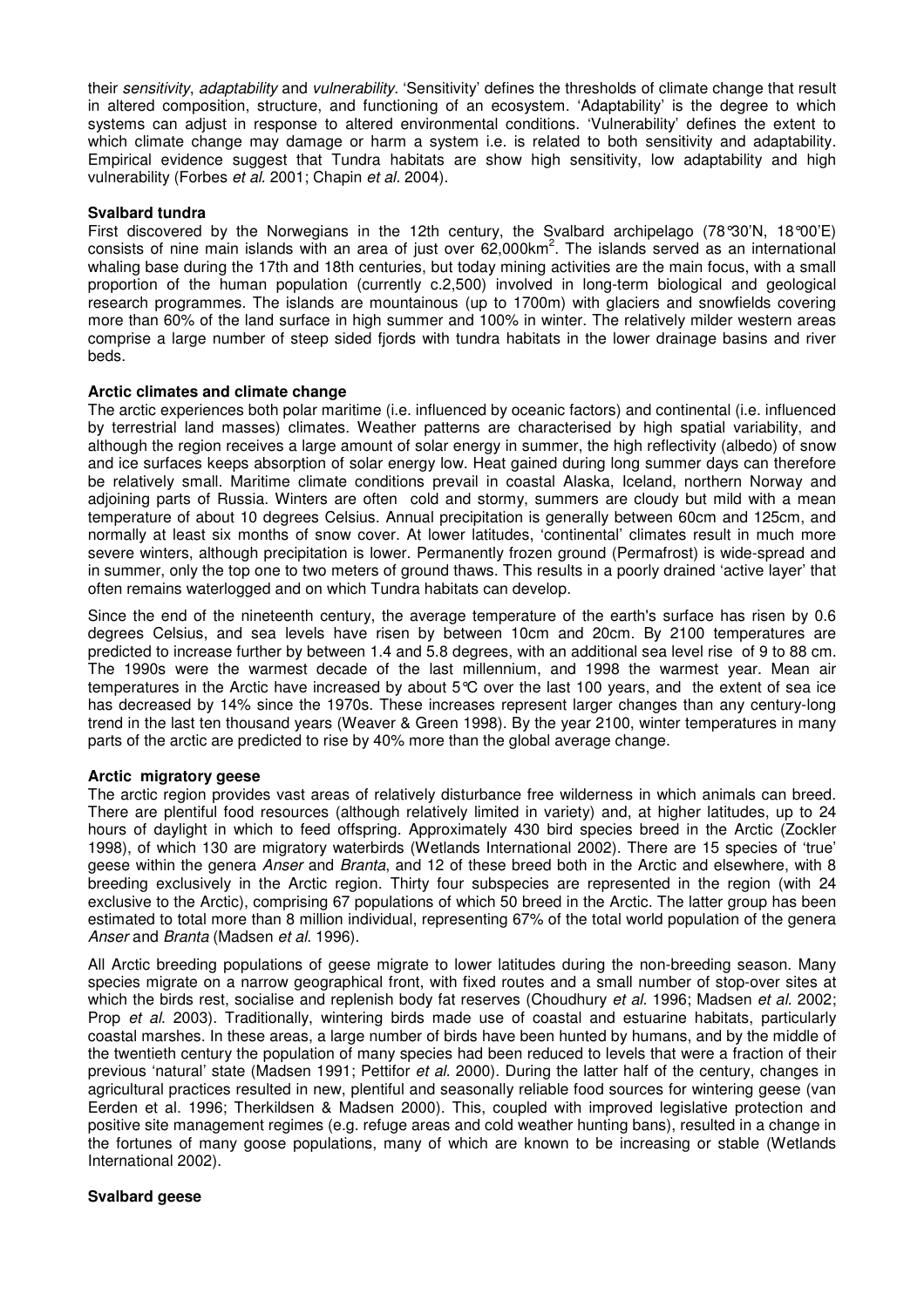Geese breeding on the Svalbard archipelago are recognised as distinct 'populations' i.e. are groups that do not experience significant immigration or emigration (Wetlands International 2002). The Svalbard Barnacle Goose Branta leucopsis breeds colonially, mainly in the west of the archipelago. They often (but not exclusively) utilise steep rocky areas, and many colonies are on islands (Mitchell et al. 1998). Most of the population overwinters on the Scottish side of the Solway Firth in the UK, although changes have been occurring in the timing and spatial extent of the population's wintering distribution (breeding and wintering ranges for Svalbard geese are shown in **Figure 2**). It is likely that the population constituted as few as 300 individuals in 1948, and came close to extinction (Pettifor et al. 1998). As a result of conservation measures in the mid-1950s and a switch to feeding on agricultural habitats, there was a gradual increase in the population during the last half of the twentieth century. Remarkably, the population is currently estimated to be nearly 28,000 birds. Although density dependence in productivity and survival has been found on the breeding grounds, it does not appear to regulate the population as a whole. At present the population is growing (**Figure 3a**), presumably because birds are still colonising new breeding habitat (Black 1998; Trinder et al. 2005). There is no evidence that the population has reached the carrying capacity of either the summer or winter ranges. If breeding is being regulated by population density, then further increases in population size may be small. Aggregation into relatively confined breeding/wintering areas, makes this population vulnerable to stochastic events, such as adverse conditions on the breeding grounds, disease or adverse conditions during migration. The most sensitive demographic factor is adult survival (Tombre et al. 1998; Schmutz 1997) and Trinder et al. (2005) suggest that the loss of as few as 350 individuals annually produces a median equilibrium population at its current size of nearly 28,000, with the likelihood of long term population decline increasing markedly if additional annual losses exceeded 1000.

Svalbard Pink-footed Goose Anser brachyrhynchus. While Barnacle Geese are restricted to nesting on cliffs or islands offering protection from Arctic Foxes Alopex lagopus, Pink-footed Geese nest widespread in loose colonies on the open tundra, being capable of defending the nest from fox attacks. The species breeds in the western part of Svalbard, whereas in the eastern part, the summer season is too short to execute both nesting and brood-rearing. The population migrates via stop-over sites in Norway to wintering grounds in Denmark, The Netherlands and Belgium (**Figure 2**). The population increased from 12,000-20,000 to 40,000-50,000 from the mid-1960's until 2003 (**Figure 3b**). The rapid increase in the 1970's was probably due to improved survival caused by relaxation of winter shooting pressure (Ebbinge et al. 1984), but changes in winter food supplies towards agricultural crops may also have played a role in the more recent increase (Fox et al. 2005). Today, the species is still subject to hunting in Svalbard, Norway and Denmark, but hunting mortality does not seem to be a factor controlling population size (Madsen et al. 2002).

Although not included in the present study, Brent Geese also breed on Svalbard. Brents have a circumpolar breeding distribution with a range extending from Greenland to Svalbard and northern Russia, continuing through Alaska to the Canadian Arctic Archipelago. There are three sub-species: B. b. hrota occurs generally in the western Arctic (Canada to Svalbard and Franz Joseph Land), and two distinct populations of B. b. hrota breed in Canada, Greenland and Svalbard.The population on Svalbard (Branta bernicla hrota) currently numbers only about 5,000 individuals. It is probable that the population was previously around 50,000 individuals during the early twentieth century, but had declined to 2000 individuals by the 1970s (Scott & Rose 1996), with a more recent recovery to about 6600 (Denny et al. 2004). This decline, in common with other Brent Goose populations, has been attributed to a disease related die-off due in their favoured food resource (eel grass), combined with shooting and disturbance. Despite currently being protected throughout its range, the Svalbard Light-bellied Brent Goose population remains depressed and one of the most vulnerable goose populations in the world. Suggested explanations for this slow recovery include competition with the expanding Barnacle Goose *Branta leucopsis* population on Svalbard, and predation there by Polar Bears Ursus maritimus and Arctic Foxes Alopex lagopus (Madsen et al. 1989, 1992).

#### **Herbivory by geese**

Grazing by geese and other herbivores can have a large effect on tundra systems (Cooch et al. 191; Jano et al. 1998). The selective removal of biomass can alter vegetation composition, and the amount and quality of litter produced. Goose grazing can also alter the nitrogen cycle (when goose droppings function as a source of nitrogen) and hence increase the productivity of their forage. It is clear that increases in the populations of geese grazing on tundra will have implications for the carbon and nitrogen balance of the system. Geese have also direct and indirect effects on arctic freshwater ecosystems, by altering nitrogen and phosphorous regimes in lakes and ponds. For very nutrient poor sites, faecal droppings provide a valuable input for the systems, while coastal ponds may be severely eutrophied by increased loading of nutrients. Nitrogen and phosphorous are key determinants of productivity, biodiversity, ecosystem processes and food-web dynamics in these freshwater systems (Antoniades et al. 2003; Graneli et al. 2004).

#### **Goose migration sites**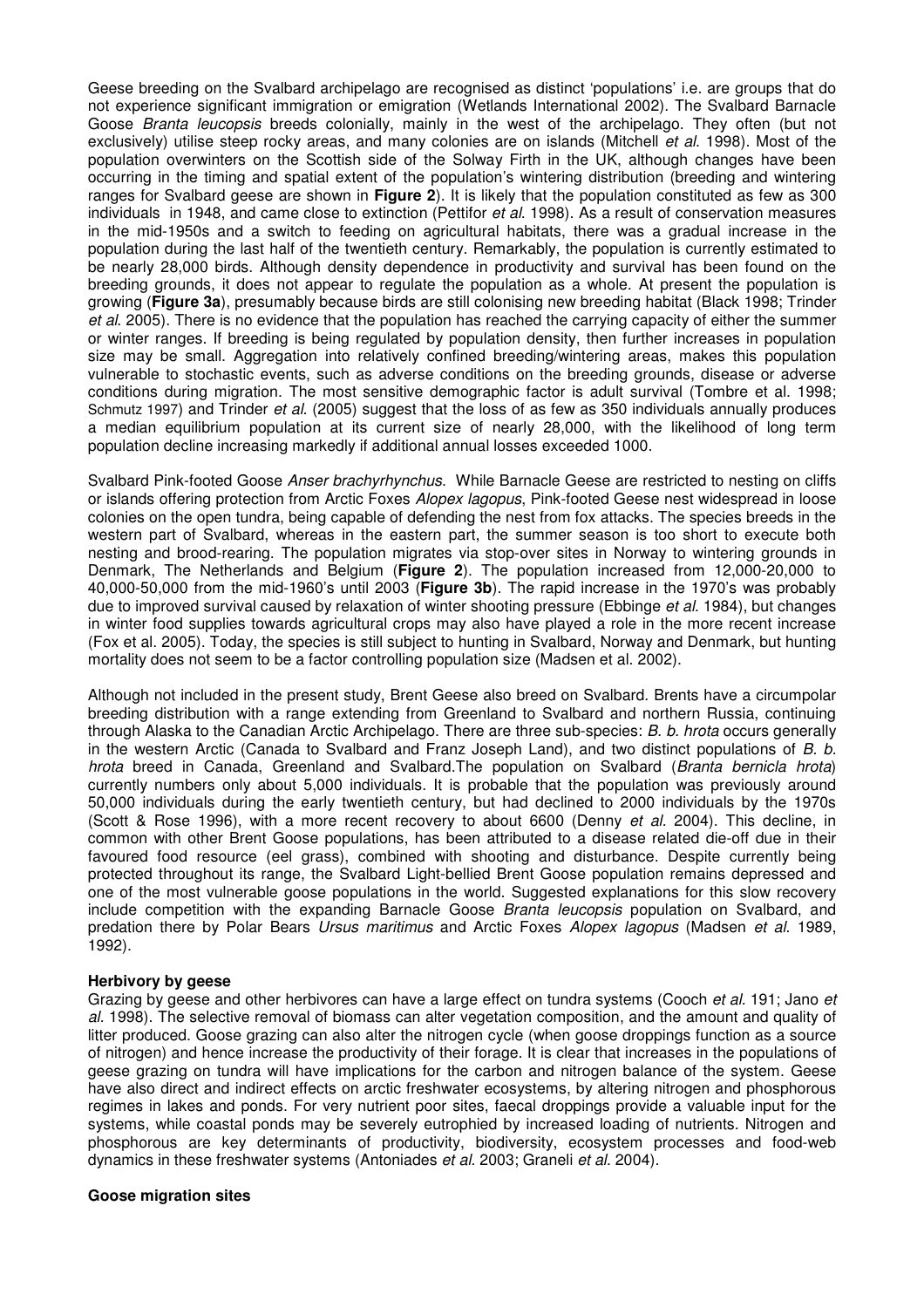Barnacle Geese spend approximately one month on their traditional spring staging areas in mid-Norway, Helgeland (Gullestad et al. 1984, Black et al. 1991, Prop & Black 1998). In recent years, the outer islands in Helgeland have been depopulated, and Barnacle Gee havese spread into new areas in the north and east (Black et al. 1991; Prop et al. 1998; Shimmings 1998). In these areas they feed on sown pastures and heavily managed and fertilised swards (Black et al. 1991). Today the geese therefore stage in either traditional maritime habitats (e.g. outer islands), or newly exploited agricultural habitats on inland islands. In recent years, barnacle geese also stage in northern Norway, Vesterålen (Shimmings 2003, Tombre et al. 2004). Here they overlap with Svalbard Pink-footed geese feeding mainly on farmland close to the coast. Most of the farmland is cultivated grassland used for sheep and cattle grazing and hay. Along the coastline, some areas of salt marsh and seashore vegetation remain, although most are overgrown through the lack of summer grazing by livestock.

The Svalbard population of Pink-footed Geese have spring-staging areas in mid Norway and Vesterålen in north Norway. Here the population aggregates during April and May, foraging on a combination of pastures and spring sown cereals (mid Norway only). In recent years, conflicts between farming interests and Pinkfooted Geese have given rise to organised scaring of geese from pastures in Vesterålen, which has resulted in geese departing earlier to the breeding grounds without accumulating essential nutrient stores (Madsen 1995) which are a prerequisite for successful breeding as well as survival (J. Madsen & M. Klaassen, unpubl.). A spring migration dynamic model predicts that an abrupt intensification of the scaring campaign, which is currently being considered in both staging areas in Norway, will have dramatic population impacts due the scale of the campaign and the problem that geese will have limited posibilities to gain sufficient experience and, hence, adapt to the scaring regime (Klaassen et al. in press).

#### **Goose wintering grounds, land use and climate**

Up to the 1960s, Europe was a net importer of many food items, and most agricultural production was achieved by low intensity, high labour methods. As agriculture mechanised and intensified during the immediate post-war period, and the European economy became more service-oriented, the proportion of the labour force working on the land dropped from more than 20% in the 1950s to 5% today. However, more than ten million Europeans still work in the agricultural sector and more than 40% of the land area is dedicated to food production. Agricultural intensification in Europe has been facilitated by the development of the Common Agricultural Policy (CAP) in the 1960s, which had the effect of favourably regulating internal and external agricultural markets. During the 1980s, the prohibitive costs associated with maintaining the CAP, and a number of trade disputes with other countries, prompted the EU to adopt a series of policy reforms in 1992. The 'MacSharry reforms' led to reductions in domestic intervention prices, the introduction of compensatory payments, and the implementation of compulsory land 'set aside' provisions (Patterson 1997; Matthews 1996; Dauberg 2003).These reforms were further developed and extended through Agenda 2000. The EU has recently expanded its area to include ten central and eastern European countries. Further CAP reforms are, therefore, necessary and are currently being developed and implemented. .

These important changes in agricultural policy have been accompanied by the additional drivers of rapidly shifting consumer food preferences, and changes in crop phenology resulting from new 'cold hardy' plant varieties that can be winter sown (Commission Of The European Communities 2003). This dynamic and often radically changing system has meant huge changes in what is grown, where it is grown, how it is grown, and when it is grown. In the past, Svalbard geese have spent the winter months on a mixture of naturally occurring salt marsh (merse), and other coastal and estuarine habitats. Most Svalbard Barnacle geese spend the winter on the Scottish side of the Solway Firth, whilst Pink-footed geese winter principally in Denmark, The Netherlands and Belgium. Both populations now spend a considerable proportion of the winter feeding on agricultural fields, pastures and polders (Pink-footed Geese: Fox et al. 2005). This alteration in habitat preference has been a result of the geese exploiting new opportunities presented by changes in agricultural production methods and timing, as well as declines in the quality and extent of 'natural' habitats.

Several studies have now attempted to analyse future changes in land use and agriculture through the use of scenario development techniques (for a review see Alcamo et al., in press). How human societies, technology and the climate will evolve in the future is simply unknown, and prediction of changes in these drivers is simply not possible. In the face of such large uncertainties, scenario development is an important research and decision support tool that can assist in the exploration of alternative futures. Scenarios of changes in the agriculture sector have now explored the role of socio-economic, policy, technology and climate change on future land use and agricultural production strategies (e.g. Alcamo et al., in press; Abildtrup et al., submitted; Ewert et al., in press; Rounsevell et al., in press). Whilst each scenario has its own particular assumptions and interpretations, a general trend from many scenarios is of declining agricultural land use areas. Some scenarios also suggest an increase in extensive land management practices either in combination with declining areas, or as an adaptation to the pressures that cause the area changes. Whilst such trends do not constitute a prediction they suggest very strongly that future agricultural landscapes will be very different from the present. One of the major areas of concern for goose population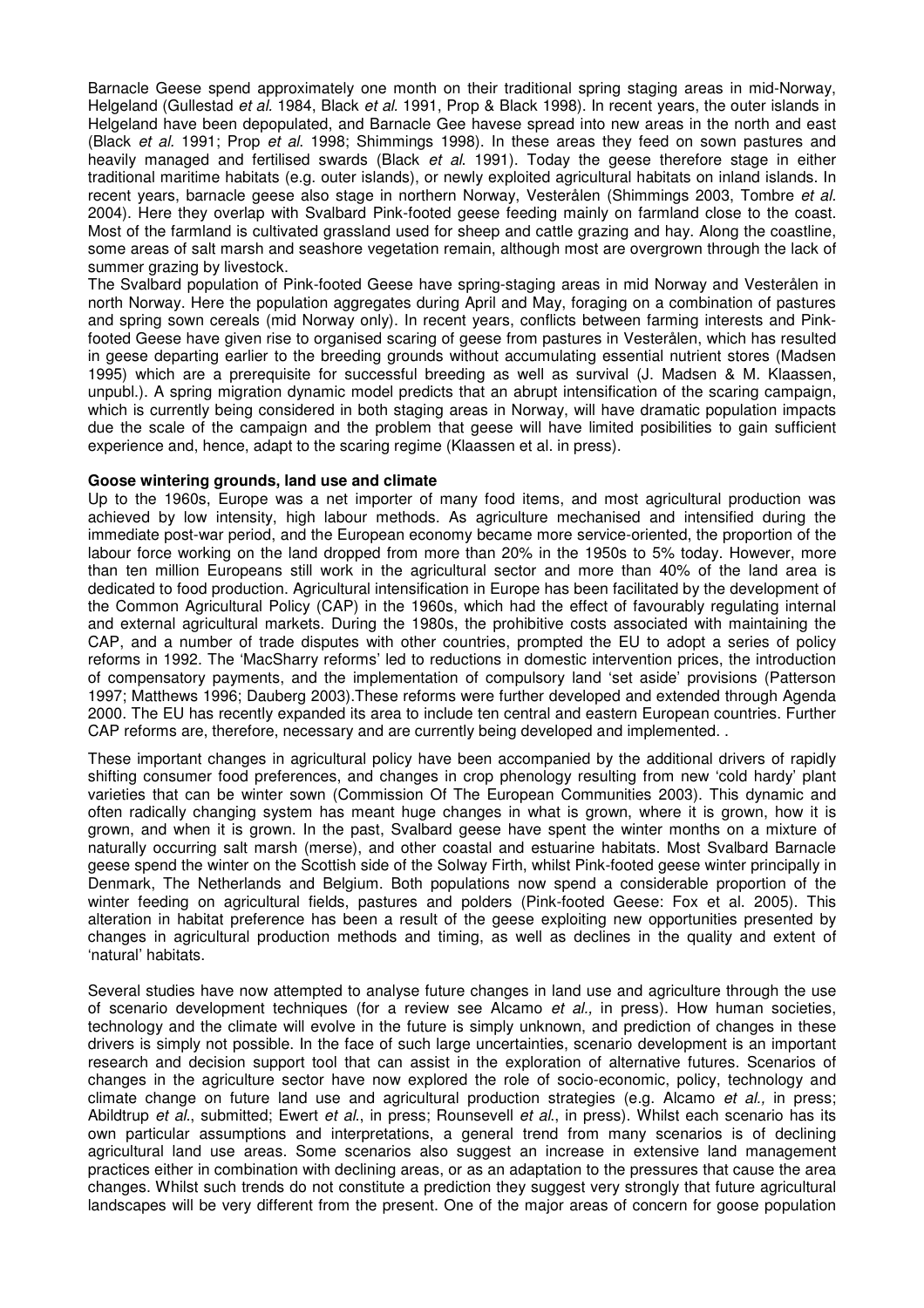dynamics is that grassland areas may decline significantly in some regions of Europe. This will result from continued technological development and the reduced demand for livestock products, but also depends entirely on the ways in which policy makers will or will not respond to such developments. Currently, large areas of agricultural grassland in Europe are protected through measures such as the Less Favoured Areas scheme (LFAs). Thus, the future of goose over-wintering sites may depend as much on future European rural development policy as on, for example, the direct effects of climate change. Most authors seem to agree that climate change will in practice have a much less important effect on agriculture in northwest Europe than socio-economic, technological and policy change (Rounsevell, et al., submitted). There is still an open question, however, about what will happen to the areas of land that are no longer used for agriculture. Further development in the cultivation of bioenergy crops (such as biofuels, short-rotation coppice or Myscanthus) seems plausible, but the 'abandonment' of agricultural land in some areas seems likely. These types of land use changes will have important implications for goose over-wintering areas.

# **DEVELOPING AN 'INTEGRATED' APPROACH**

# **European framework research**

Every four years, the European Commission sets out a 'framework' of the priorities for research, technological development and demonstration activities to be commissioned during a particular time period. Framework 5 (1998 to 2002) included an area of work on 'Global Change, Climate and Biodiversity', with a sub-action on 'Ecosystem vulnerability'. The aim was to **"**develop the scientific, technological and socioeconomic basis and tools necessary for the study and understanding of changes in the environment". In 2002, a partnership of twelve organisations and Universities across Europe put together a successful bid for funding under Framework 5. The research team combined the requisite skills, experience, knowledge and long-term data needed to attempt a holistic flyway level study. The study was called: 'Fragility of arctic goose habitats: impacts of conservation, land use and climate change' (acronym FRAGILE).

# **Project drivers**

The development of the project was precipitated by five observations:

- 1. The effects of global climate change will be most acute at high latitudes.
- 2. The distribution and abundance of many tundra breeding geese has been increasing for 40 years.
- 3. Arctic tundra ecosystems can be functionally damaged if over-grazed by geese.
- 4. Severe alterations to tundra result in system switches i.e. from carbon sink to source.
- 5. Interactions between geese and agricultural interests in northwest Europe have increased as geese have exploited new agricultural areas during the wintering period.

These observations and the potential impacts arising from them, have been recognised (and studied) within individual fields of expertise for some time. But scientists, conservationists, competent agencies, and stakeholder groups recognised a large gap in our knowledge in terms of the *interactions* and *combined* effects of these factors at large spatial extents (flyway level). Developing strategies, legal instruments and management regimes to address potential impacts requires outputs that: (a) quantify the current ecosystem/flyway state, and then (b) allow a range of potential future states to be explored on the basis of different socio-economic and climate scenarios. The FRAGILE project was therefore designed to integrate the five driver elements (above) and answer questions within four main areas:

- 1. **Goose populations:** what have been the primary demographic parameters driving population changes?
- 2. **Tundra landscapes:** how are tundra habitats distributed in relation to landscape and climatic factors, and how are geese spatio-temporally distributed within and between available habitats ?
- 3. **European land use:** how is European land use influenced by landscape, policy, socio-economic factors and climate ?
- 4. **Tundra ecosystems:** how does climate and grazing by geese influence tundra ecosystem function ?

These areas form the main themes of the FRAGILE project. In their own right, each will generate a range of extremely useful data, information and analyses. However, the central rationale of the project is to integrate the four elements (see below) to additionally provide:

- An understanding of the environmental and climatic drivers of observed changes in goose population parameters. This will allow an exploration of how the distribution and abundance of goose populations might change given a range of future socio-economic, land use and climate scenarios.
- An understanding of which tundra ecosystem processes are most *vulnerable* to the combined effects of goose grazing pressure and climatic warming, and to an ability to determine thresholds for ecosystem degradation.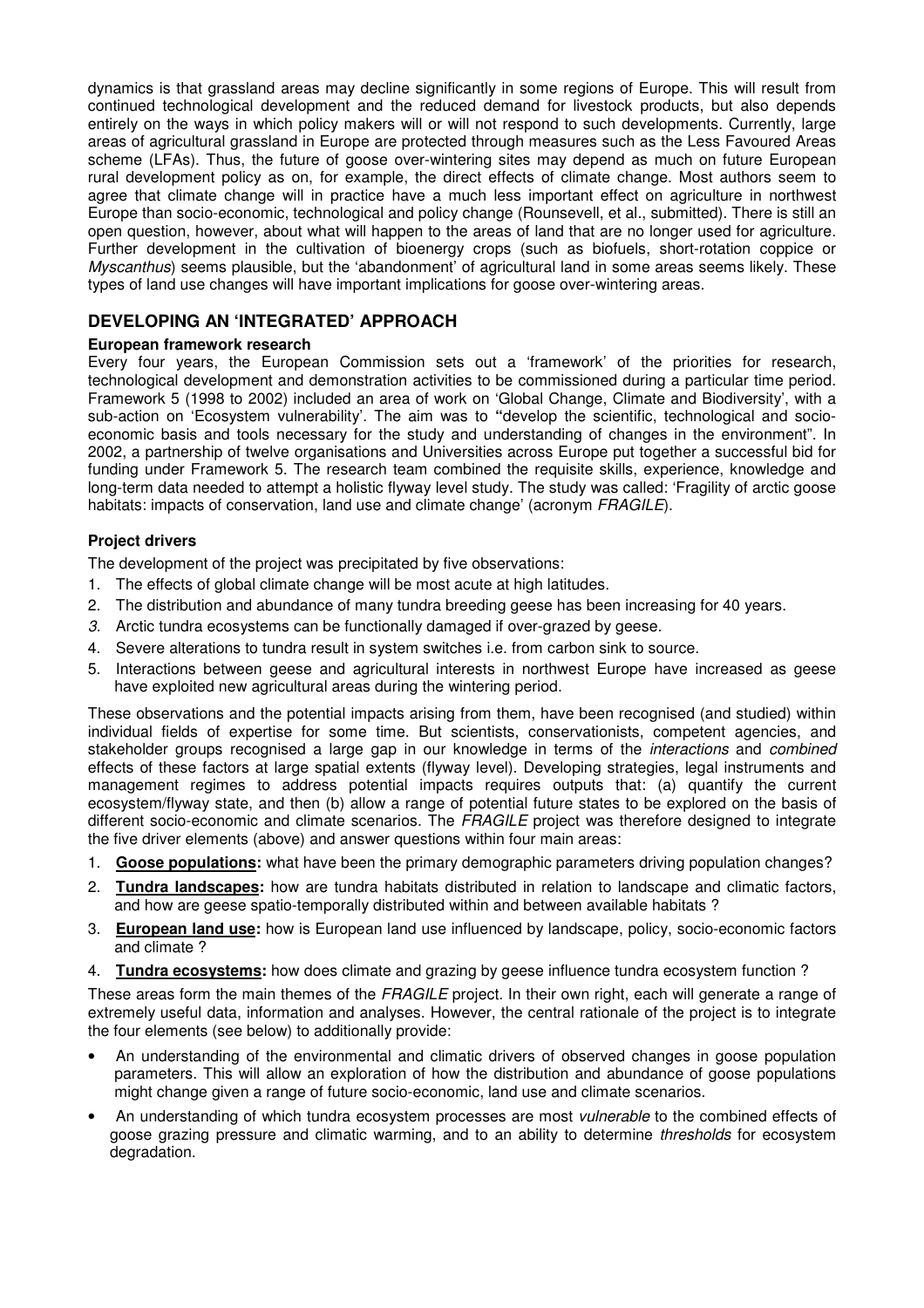Using the above framework, the overall project aim is therefore to provide a mechanistic and explorative basis for understanding the relationships between goose populations, habitats and land use. The three major contexts to this research framework are climate change, European socio-economic and agricultural policies, and international conservation instruments.

# **Stakeholder engagement**

The project will produce a range of outputs in the form of data, information, models, analyses, exploration tools, reports, scientific papers, etc. An explicit element of the FRAGILE approach has been to engage stakeholders and potential end-users of these outputs. A stakeholder group was established at the start of the project, and a workshop held. This served to inform the group of proposed methods and outputs, and provided an opportunity to discuss and input stakeholder perspectives. A post-project stakeholder workshop will also be convened.

# **Methods, data sources and integration**

The project is divided into a series of discrete 'workpackages', representing different skill, knowledge and data groupings within the FRAGILE research team. **Figure 4** shows the data requirements, generic methods and analytical outputs of the five workpackages. The vast amount of data and information used within the workpackages was accessed from five generic sources:

- 1. Monitoring data: counts of birds and productivity assessments at key sites, largely provided through volunteer-based monitoring schemes and records from individual fieldworkers.
- 2. Ringing and re-sighting data: records of individually marked birds, again largely sustained by volunteerbased activities and records from key fieldworkers.
- 3. Remote sensing data: Landscape and climate data in the form of satellite images, and data from satellite tracking devices attached to migrating geese.
- 4. Publicly accessible data: Climate, land use and many other types of data available on the internet or on request from specific institutions.
- 5. Empirical field data: behavioural observations, experimental plots and habitat groundtruthing.

**Figure 5** schematically represents the integration of outputs from the different work elements.

# **How can outputs from flyway studies be utilised ?**

Outputs from integrated research of this nature have a variety of direct and indirect uses. Through proactive dissemination to appropriate agencies, FRAGILE data, information, models, simulation tools, and recommendations will be used to support policy and legislative instruments within the Svalbard-NW Europe flyway (and possibly beyond). The major relevant instruments are shown in **Table 1**. Most of these instruments were created in such a way as to directly respond to what was at the time, perceived to be the main environmental problem i.e. habitat loss. Whilst habitat loss and degradation remain major environmental issues, climate change may speed up these processes, render them irreversible in many areas, or create a new suite of issues not adequately addressed by the obligations and actions of established legislative instruments (Boere 2003). For example, UNEP/CMS (2002) identified that climate change will impact migratory species by (1) changing physiological responses, (2) altering the timing of life cycle events, (3) changing the physical location, extent and condition of breeding, staging and wintering areas, and (4) altering atmospheric and oceanic circulation thus impacting elements such as food resources. Whilst it would be impossible to alter current international conventions in the light of these new factors, it is vital that information on all climate change impacts are made available to competent agencies involved in their implementation. This is a major role of integrated projects such as FRAGILE and the exploratory tools they can produce. The ability to explore potential population and behavioural outcomes in response to a range of future scenarios, also provides an invaluable *tool* in formulating and improving local, national and flyway level goose management policies (Kruse et al. 2004).

In addition to outputs such as data, models, simulation tools, etc., projects that attempt to analyse and integrate such a wide gamut of data also provide other indirect strategic benefits. For example, the FRAGILE project has highlighted the importance of financial support for volunteer based monitoring activities (often seen as poor cousin to 'hard science'). Long-term, repeated measure, large scale monitoring and ringing data are central pillars to flyway research, although our analyses have also identified a number of shortcomings in these data where improvements and modifications could be made. These will be fed back to relevant organisations and individuals and reported in later papers. The project has also provided useful lessons in relation to the actual *process* of attempting such a large integrated flyway research programme (considered in more detail below), and in identifying future research needs.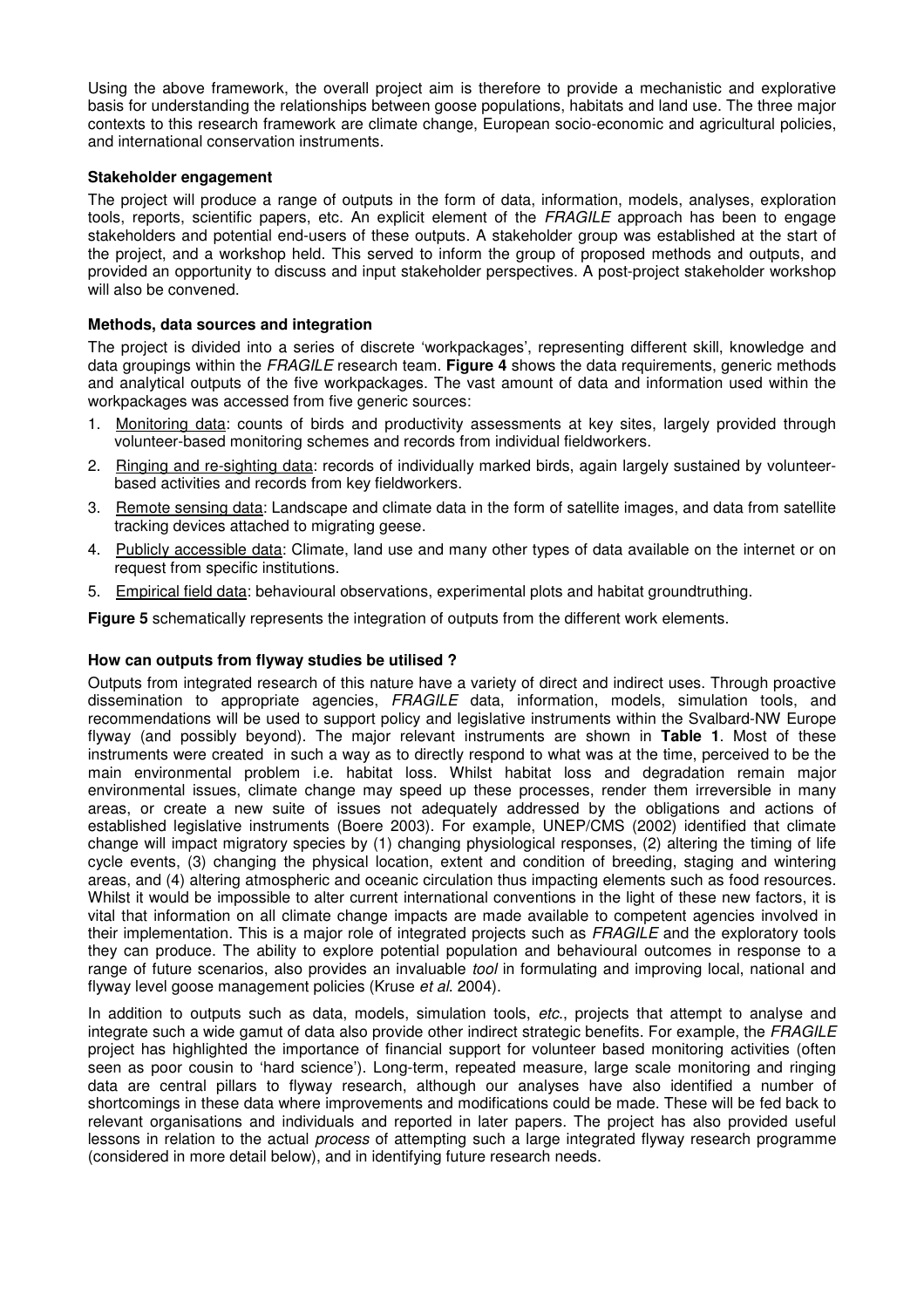# **DISCUSSION**

At the time of writing, the FRAGILE project still has a year left to run, and our results, data, models and other outputs will be published elsewhere. The aim of this paper is to provide a working example of: (1) how an integrated and flyway level project can be constructed (2) the types of data required, (3) the types of outputs that can be produced, and (4) how the outputs can be used for conservation and sustainable resource management. We also hope that lessons can be learnt from some of the problems encountered during the implementation of the research.

The varied nature and sheer volume of the data required are two major problems with undertaking an ecosystem level research programme. Much of the data is in 'raw' format (from field observations) and needs to be collated, managed, manipulated and interrogated. This raises a range of issues in terms of quality assessment and control, and where 'sampling' data are used, information about sampling effort is required. Where long-term species data are employed, there can be significant changes in the number and quality of observers within the temporal extent of the data, as well as changes in the spatial extent of the data. The analytical methods for analysing presence/absence data and changes in species/habitat distributions also need careful consideration and methodological development in relation to the types of data available to the study (Fielding & Bell 1997; Brito et al. 1999; Thuiller et al. 2003; Wisz 2004). Even the range and spatial scale of information from satelites has changed radically in the last ten years. At the opposite end of the scale, where field-based data are newly acquired, three years research funding may not be an adequate timescale for observation. It is also true that for research into some ecosystems, data at any spatial or temporal scale simply will not be available.

Using an enormous amount of varied environmental data from a range of sources, also requires a broad array of appropriate data management and analytical skills within the collaborating research groups. This and other factors, inevitably makes the costs of research at this scale a significant aspect of attempts to fund such work. It will therefore be important to learn and disseminate lessons from the FRAGILE project, as well as to develop rapid assessment techniques in parallel with more detailed research programmes (Boere 2003). One of the other major lessons is that true integration of outputs needs to be carefully considered. It is very easy to implement a study where different elements are being researched independently and are merely under the same project title, but quite a different matter to ensure that outputs and results (not just data) from one group are actually being utilised within the conceptual framework of the research in another collaborating group.

One of the most important features of the FRAGILE project has been the avoidance of references to making 'predictions'. A prediction implies a single discernable trajectory or end point for the processes being studied. For many elements of the project this would have been (at best) irrelevant, and at worst enormously misleading. Instead, the project is seeking to present species, habitat and system responses under a range of potential future scenarios of climatic, environmental and socio-economic change. Whilst in some quarters this tool based and explorative approach might be perceived as not producing 'concrete' results, it is in fact of far greater application to the intended stakeholder groups.

An explorative approach also recognises that potential changes in habitat-species associations under new climate change scenarios will present a number of difficult issues in relation to developing appropriate conservation and management strategies. At the present time, most strategies, conventions, action plans and management policies are fundamentally centred on 'current' and narrowly defined ecosystem assemblages. However, differential species' responses to climate change will almost certainly lead to structural and phenological realignment between species comprising an ecosystem, thus making it likely that some current definitions (e.g. those within the current EC Habitats Directive) will cease to exist (Visser et al. 1998; Turner 2000). This is also another reason why integrating field experimentation (e.g. the FRAGILE manipulations on Svalbard) is so important in evaluating combined climate change impacts on structure and function of systems, and empirically testing causal links suggested by analyses of numbers from monitoring etc. Far more research of this nature (i.e. exploring re-combination and structuring at an ecosystem level) is urgently needed.

# **REFERENCES**

Abildtrup, J., Audsley, E., Fekete-Farkas, M., Giupponi, C., Gylling, M., Rosato, P., Rounsevell, M.D.A. Socio-economic scenario development for the assessment of climate change impacts on agricultural land use. Submitted to Environmental Science and Policy, March 2005.

Alcamo, J., Kok, K., Busch, G., Priess, J., Eickhout, B., Rounsevell, M., Rothman, D., Heistermann M. (in press). Searching for the future of land: scenarios from the local to global scale. Chapter 8, in (H. Geist and E. Lambin, eds.) the LUCC Synthesis book, Springer-Verlag.

Alisauskas, R.T. (2002). Arctic climate, spring nutrition, and recruitment in midcontinent lesser snow geese. Journal Of Wildlife Management 66 (1): 181-193.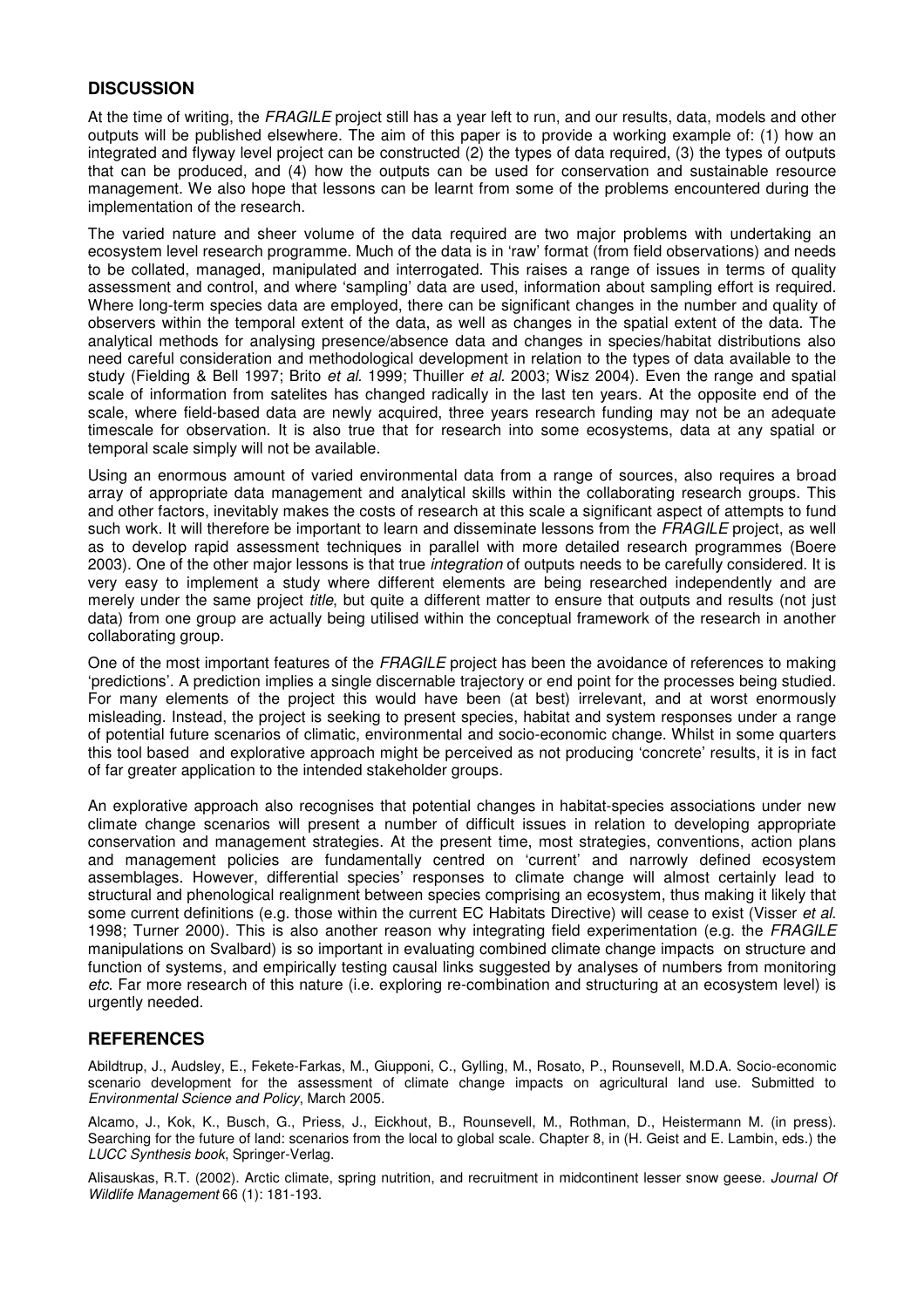Antoniades, D., Douglas, M.S.V. & Smol, J.P. (2003). Comparative physical and chemical limnology of two Canadian high arctic regions: Alert (Ellesmere Island, NU) and Mould Bay (Prince Patrick Island, NWT). Archiv Fur Hydrobiologie 158(4): 485-516.

Black, J.M. 1998. Movement of barnacle geese between colonies in Svalbard and the colonisation process. In Mehlum., F., Black, J.M., & Madsen, J. (eds.): Research on Arctic Geese. Proceedings of the Svalbard Goose Symposium, Oslo, Norway, 23-26 September 1997. Norsk Polarinstitutt Skrifter 200, 115-128.

Black, J. M., Deerenberg, C. and Owen, M., 1991. Foraging behaviour and site selection of barnacle geese Branta leucopsis in a traditional and newly colonised spring staging habitat. Ardea 79, 349-358.

Boere, G.C. 2003. Global Activities on the conservation, management and sustainable use of migratory waterbirds: an integrated flyway/ecosystem approach. Wader Study Group Bull. 100: 96-101.

Botkin, D. 1990. Discordant harmonies. Oxford University Press, New York, New York, USA.

Brito, J.C., Crespo, E.G. & Paulo, O.S. (1999). Modelling wildlife distributions: logistic multiple regression vs overlap analysis. Ecography 22: 251-260.

Brooks, P.D., McKnight, D. & Elder, K. (2005). Carbon limitation of soil respiration under winter snowpacks: potential feedbacks between growing season and winter carbon fluxes. Global Change Biology 11(2): 231-238.

Carpenter, S.R. & Turner, M.G. (2000). Hares and tortoises: Interactions of fast and slow variables in ecosystems. Ecosystems 3(6): 495-497.

Caro, T., Engilis, A., Fitzherbert, E. & Gardner, T. (2004). Preliminary assessment of the flagship species concept at a small scale. Animal Conservation 7(1): 63-70.

Chapin, F.S., Peterson, G., Berkes, F., Callaghan, T.V., Angelstam, P., Apps, M., Beier, C., Bergeron, Y., Crepin, A.S., Danell, K., Elmqvist, T., Folke, C., Forbes, B., Fresco, N., Juday, G., Niemela, J., Shvidenko, A. & Whiteman, G. (2004). Resilience and vulnerability of northern regions to social and environmental change. AMBIO 33(6): 344-349.

Choudhury, S., Black, J.M. & Owen, M. (1996) Body size, fitness and compatibility in barnacle geese Branta leucopsis. IBIS 138(4): 700-709.

Clausen, M. (1996) Variability of global biome patterns as a function of initial and boundary conditions in a climate model. Climate Dynamics 12: 371–379.

Commission Of The European Communities (2003). The agricultural situation in the European Union 2002 Report. Report in conjunction with the General Report on the Activities of the European Union, 2002. Brussels and Luxembourg.

Cooch, E.G., Lank, D.B., Rockwell, R.F. & Cooke, F. (1991). Long-term decline in body size in a snow goose population evidence of environmental degradation. Journal Of Animal Ecology 60(2): 483-496.

Cope, D.R., Pettifor, R.A., Griffin, L.R. & Rowcliffe, J.M. (2003) Integrating farming and wildlife conservation: the Barnacle Goose Management Scheme. Biological Conservation 110(1): 113-122.

Daugbjerg, C. (2003). Policy feedback and paradigm shift in EU agricultural policy: the effects of the MacSharry reform on future reform. Journal Of European Public Policy 10(3): 421-437.

Denelzen, M.G.J. & Rotmans, J. (1993). Modeling climate related feedback processes. Journal Of Environmental Science And Health 28(9): 2095-2151.

Denny, M.J.H., Clausen, P., Percival, S.M, Anderson, G.Q.A., Koffijberg, K. & Robinson, J.A. (2004). 2004 Light-bellied Brent Goose Branta bernicla hrota (East Atlantic population) in Svalbard, Greenland, Franz Josef Land, Norway, Denmark, the Netherlands and Britain 1960/61 - 2000/01. Waterbird Review Series, The Wildfowl & Wetlands Trust/Joint Nature Conservation Committee, Slimbridge.

Epstein, H.E., Beringer, J., Gould, W.A., Lloyd, A.H., Thompson, C.D., Chapin, F.S., Michaelson, G.J., Ping, C.L., Rupp, T.S. & Walker, D.A. (2004). The nature of spatial transitions in the Arctic. Journal Of Biogeography 31(12): 1917-1933.

Fox, A.D., Madsen, J., Boyd, H., Kuijken, E., Norriss, D.W., Tombre, I.M. & Stroud, D.A. (2005) Effects of agricultural change on abundance, fitness components and distribution of two Arctic-nesting goose populations. Global Change Biology (in press).

Fahnestock, J.T., Jones, M.H. & Welker, J.M. (1999) Wintertime CO2 efflux from arctic soils: Implications for annual carbon budgets. Global Biogeochemical Cycles 13(3): 775-779.

van Eerden, M.R., Zijlstra, M., van Roomen, M. & Timmerman, A. (1996). The response of Anatidae to changes in agricultural practice: long-term shifts in the carrying capacity of wintering waterfowl. Gibier Faune Sauvage 13**:** 681-706.

Ewert, F., Rounsevell, M.D.A., Reginster, I., Metzger, M. and Leemans, R. (in press). Future scenarios of European agricultural land use. I: Estimating changes in crop productivity. Agriculture, Ecosystems and Environment.

Fielding, A.H. & Bell, J.F. (1997) A review of methods for the assessment of prediction errors in conservation presence/absence models. Environmental Conservation 24: 38-49.

Forbes, B.C., Ebersole, J.J., Strandberg, B. (2001) Anthropogenic disturbance and patch dynamics in circumpolar arctic ecosystems. Conservation Biology 15(4): 954-969.

Francis, C.M., Richards, M.H., Cooke, F. & Rockwell, R.F. (1992) Long-term changes in survival rates of lesser snow geese. Ecology 73(4): 1346-1362.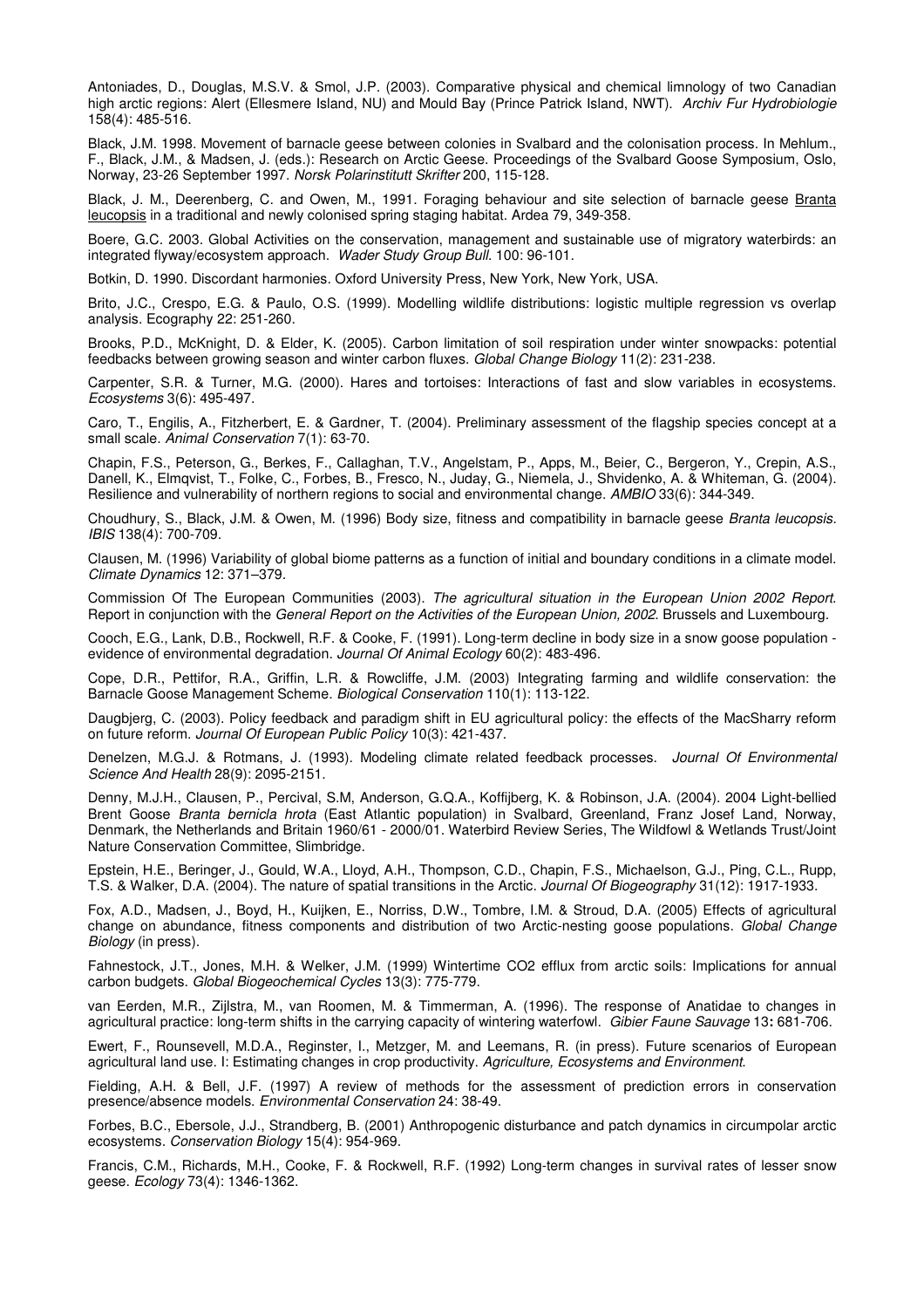Frederiksen, M., Hearn, R.D., Mitchell, C., Sigfusson, A., Swann, R.L. & Fox, A.D. (2004). The dynamics of hunted Icelandic goose populations: a reassessment of the evidence. Journal Of Applied Ecology 41(2): 315-334.

Gilmanov, T.G. & Oechel, W.C. (1995). New estimates of organic matter reserves and net primary productivity of the North American tundra ecosystems. Journal Of Biogeography 22(4-5): 723-741.

Graneli, W., Bertilsson, S. & Philibert, A. (2004). Phosphorus limitation of bacterial growth in high Arctic lakes and ponds. Aquatic Sciences 66(4): 430-439.

Gullestad, N., Owen, M. and Nugent, M. J., 1984. Numbers and distribution of Barnacle Geese Branta leucopsis on Norwegian staging islands and the importance of the staging area to the Svalbard population. Nor. Polarinst. Skr. 181, 57-65.

Hartig, J.H., Zarull, M.A. & Law, N.L. (1998) An ecosystem approach to Great Lakes management: Practical steps. Journal Of Great Lakes Research 24 (3): 739-750.

Hoffman, S.W., Smith, J.P. & Meehan, T.D. (2002). Breeding grounds, winter ranges, and migratory routes of raptors in the Mountain West. Journal Of Raptor Research 36(2): 97-110.

Hotker, H., Lebedeva, E., Tomkovich, P.S., Gromadzka, J., Davidson, N.C., Evans, J., Stroud, D.A., West, R.B. & Woodburn, G. (2002). Migration and international conservation of waders: Research and conservation on North Asian and European flyways. Geographical Journal 168 (3): 273-273.

Huang, S., Pollack H.N. & Shen, P.Y. (2000). Temperature trends over the past five centuries reconstructed from borehole temperatures. Nature 403: 756-758.

IPCC (2001). IPCC Third Assessment Report: Climate Change 2001. IPCC,Geneva, Switzerland. pp 184

Jano, A.P., Jefferies, R.L. & Rockwell, R.F. (1998). The detection of vegetational change by multitemporal analysis of LANDSAT data: the effects of goose foraging. Journal Of Ecology 86(1): 93-99.

Jones, P.D. & Mann, M.E. (2004). Climate over the past millennia. Reviews of Geophysics 42: RG2002, doi:10.1029/2003RG000143.

Jones, P.D., Briffa, K.R., Barnett, T.P. & Tett, S.F.B. (1998). High-resolution paleoclimatic records for the last millennium: interpretation, integration and comparison with General Circulation Model control-run temperatures. The Holocene 8: 455-471.

Klaassen, M., Madsen, J., Bauer, S. & Tombre, I. (in press). Behavioural and fitness consequences of disturbance for geese along their spring flyway. Journal of Applied Ecology.

Kruse, J.A., White, R.G., Epstein, H.E., Archie, B., Berman, M., Braund, S.R., Chapin, F.S., Charlie, J., Daniel, C.J., Eamer, J., Flanders, N., Griffith, B., Haley, S., Huskey, L., Joseph, B., Klein, D.R., Kofinas, G.P., Martin, S.M., Murphy, S.M., Nebesky, W., Nicolson, C., Russell, D.E., Tetlichi, J., Tussing, A., Walker, M.D. & Young, O.R. (2004). Modelling sustainability of arctic communities: An interdisciplinary collaboration of researchers and local knowledge holders. Ecosystems 7(8): 815-828.

Madsen, J. (1991). Status and trends of goose populations in the Western Palearctic in the 1980s. ARDEA 79(2): 113-122.

Madsen, J., Bregnballe, T. & Hastrup, A**.** (1992). Impact of the Arctic Fox Alopex lagopus on nesting success of geese in southeast Svalbard, 1989. Polar Research 11(2): 35-39.

Madsen, J., Bregnballe, T. & Mehlum, F. (1989). Study of the Breeding Ecology and Behaviour of the Svalbard Population of Light-Bellied Brent Goose (Branta bernicla hrota). Polar Research 7: 1-21.

Madsen, J., Frederiksen, M. & Ganter, B. (2002). Trends in annual and seasonal survival of Pink-footed Geese Anser brachyrhynchus. IBIS 144(2): 218-226.

Madsen, J., Reed, A. & A. Andreev (1996): Status and trends of geese (Anser sp., Branta sp.) in the world: Review, updating and evaluation. Gibier Faune Sauvage, Game Wildlife 13:337-353.

Madsen, J., Cracknell, G. & Fox, A.D. (1999) Goose Populations of the Western Palearctic. A review of status and distribution. Wetlands International Publ. 48, Wetlands International, Wageningen, The Netherlands. National Environmental Research Institute, Rønde, Denmark.

Malcolm, S.A. & ReVelle, C. (2002). Rebuilding migratory flyways using directed conditional covering. *Environmental* Modelling and Assessment 7(2): 129-138.

Matthews, A. (1996). The disappearing budget constraint on EU agricultural policy. Food Policy 21(6): 497-508.

McGuire, A.D., Wirth, C., Apps. M., Beringer, J., Clein, J., Epstein, H., Kicklighter, D.W., Bhatti, J., Chapin, F.S., de Groot, B., Efremov, D., Eugster, W., Fukuda, M., Gower, T., Hinzman, L., Huntley, B., Jia, G.J., Kasischke, E., Melillo, J., Romanovsky, V., Shvidenko, A., Vaganov, E. & Walker, D. (2002). Environmental variation, vegetation distribution, carbon dynamics and water/energy exchange at high latitudes. Journal Of Vegetation Science 13(3): 301-314.

Mitchell, C., Black, J.M. and Evans, M. 1998. Breeding success of cliff-nesting and island-nesting barnacle geese in Svalbard. In Mehlum., F., Black, J.M., & Madsen, J. (eds.): Research on Arctic Geese. Proceedings of the Svalbard Goose Symposium, Oslo, Norway, 23-26 September 1997. Norsk Polarinstitutt Skrifter 200, 141-146

O'Connell, M.J., & Yallop M.L. (2002). Research needs in relation to the conservation of biodiversity in the UK. Biological Conservation 103: 115-123.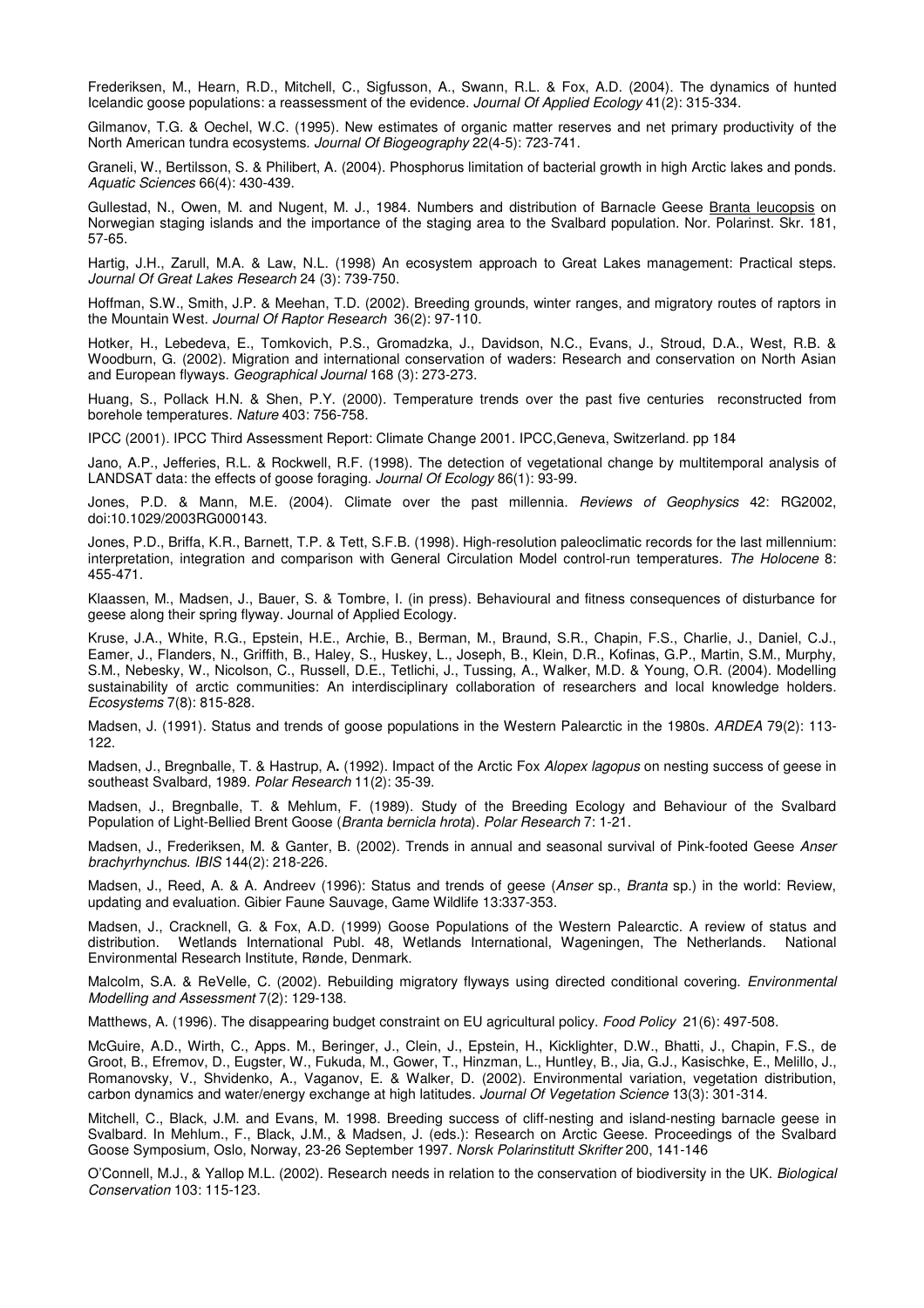O'Connell, M.J. (2003). Detecting, measuring and reversing changes to wetlands. Wetland Ecology and Management 11(6): 397-401.

Odum, E. P. 1953. Fundamentals of ecology. W. B. Saunders, Philadelphia, Pennsylvania, USA.

O'Neill, R.V. (2001)Is it time to bury the ecosystem concept? (with full military honors, of course!). Ecology 82 (12) 3275– 3284.

Otis, D.L. (2004). Mallard harvest distributions in the Atlantic and Mississippi flyways during periods of restrictive and liberal hunting regulations. Journal Of Wildlife Management 68 (2): 351-359.

Patterson, I.J. (1991) Conflict between geese and agriculture - does goose grazing cause damage to crops? Ardea 79 (2): 178-186.

Patterson, L.A. (1997). Agricultural policy reform in the European community: A three-level game analysis. International Organization 51(1): 135-165.

Pettifor, R.A., Black, J.M., Owen, M., Rowcliffe, J.M. & Patterson, D. 1998. Growth of the Svalbard barnacle goose Branta leucopsis winter population 1958-1996: An initial review of temporal demographic changes. In Mehlum., F., Black, J.M., & Madsen, J. (eds.): Research on Arctic Geese. Proceedings of the Svalbard Goose Symposium, Oslo, Norway, 23-26 September 1997. Norsk Polarinstitutt Skrifter 200, 147-164.

Prop, J. & Black, J. M., 1998. Food intake, body reserves and reproductive success of barnacle geese Branta leucopsis staging in different habitats. Nor. Polarinst. Skr. 200, 175-193.

Prop, J., Black, J.M. & Shimmings, P. (2003). Travel schedules to the high arctic: barnacle geese trade-off the timing of migration with accumulation of fat deposits. OIKOS 103(2): 403-414.

Prop, J., Black, J. M., Shimmings, P. and Owen, M., 1998. Expansion of the spring staging area of Barnacle Geese in relation to food limitation. Biol. Conserv. 86, 339-346.

Pettifor, R.A., Caldow, R.W.G., Rowcliffe, J.M., Goss-Custard, J.D., Black, J.M., Hodder, K.H., Houston, A.I., Lang, A. & Webb, J. (2000). Spatially explicit, individual-based, behavioural models of the annual cycle of two migratory goose populations. Journal Of Applied Ecology 37: 103-135.

Rounsevell, M.D.A. Ewert, F. Reginster, I., Leemans, R. and Carter, T.R. (in press). Future scenarios of European agricultural land use. II: projecting changes in cropland and grassland. Agriculture, Ecosystems and Environment.

Rounsevell, M.D.A, Reginster, I., Araújo, M.B., Carter, T.R., Dendoncker, N., Ewert, F., House, J.I., Kankaanpää, S., Leemans, R., Metzger, M.J., Schmit, C., Smith, P. and Tuck, G. A coherent set of future land use change scenarios for Europe. Submitted to Agriculture, Ecosystems and Environment, February 2005.

Shimmings, P. 1998. Hvitkinngås ved rasteplasser langs norskekysten - forandringer i områdebruk medfører konflikt med jordbruksinteresser. Vår Fuglefauna (in Norwegian) 21: 11-15.

Shimmings, P. 2003. Spring staging by Barnacle geese Branta leucopsis, and the effects of a management plan in the Herøy district in Nordland, Norway. Report to Directorate for Nature Management.

Schmutz, J.A., Rockwell, R.F. & Petersen, M.R. 1997: Relative effects of survival and reproduction on the population dynamics of emperor geese. J. Wildl.Manage. 61, 191-201.

Scott, D.A. & Rose, P.M. 1996. Atlas of Anatidae Populations in Africa and Western Eurasia. Wetlands International Publication No.41, Wageningen, The Netherlands. 336pp.

Therkildsen, O.R. & Madsen, J. (2000). Energetics of feeding on winter wheat versus pasture grasses: a window of opportunity for winter range expansion in the pink-footed goose Anser brachyrhynchus. Wildlife Biology 6(2): 65-74.

Thuiller, W., Araujo, M.B. & Lavorel, S. (2003) Generalised models versus classification tree analysis: predicting spatial distributions of plant species at different scales. Journal of Vegetation Science 14: 669-680.

Tombre, I. M., Black, J.M. & Loonen, M.J.J.E. (1998). Critical components in the dynamics of a barnacle goose colony: a sensitivity analysis. Norsk Polarinst. Skrifter 200: 81-89.

Tombre, I.M, Madsen, J., Tømmervik, H., Eythórsson, E. 2004. Vårrastende kortnebbgjess i Vesterålen. Konflikter med landbruket, årsaker og konsekvenser. NINA Report: NINA Fagrapport 77, 25 pp. Norsk institutt for naturforskning. ISBN 82-426-1449-0.

Trinder, M. Marcus Rowcliffe<sup>1</sup>, Richard Pettifor<sup>1</sup>, Eileen Rees<sup>2</sup> & Larry Griffin<sup>2</sup>.Information paper: Status and population viability of Svalbard barnacle geese

UNEP/CMS 2002. Biodiversity in Motion. Migratory Species and their Value to Sustainable Development. A CMS/Secretariat contribution to the World Summit on Sustainable Development, 26 August- 4 September 2002, South Africa. http://www.wcmc.org.uk/cms/cop7/list\_of\_docs/WSSDmotion.html

Visser, M.E., A.J. van Noordwijk, J.M. Tinbergen & C.M. Lessells. 1998. Warmer springs lead to mistimed reproduction in great tits (Parus major). Proceedings Royal Society of London Series B 265: 1867-1870.

Waelbroeck, C., Monfray, P., Oechel, W.C., Hastings, S. & Vourlitis, G. (1997). The impact of permafrost thawing on the carbon dynamics of tundra. Geophysical Research Letters 24(3): 229-232.

Wang, H.L. (2004) Ecosystem management and its application to large marine ecosystems: Science, law, and politics. Ocean Development And International Law 35 (1): 41-74.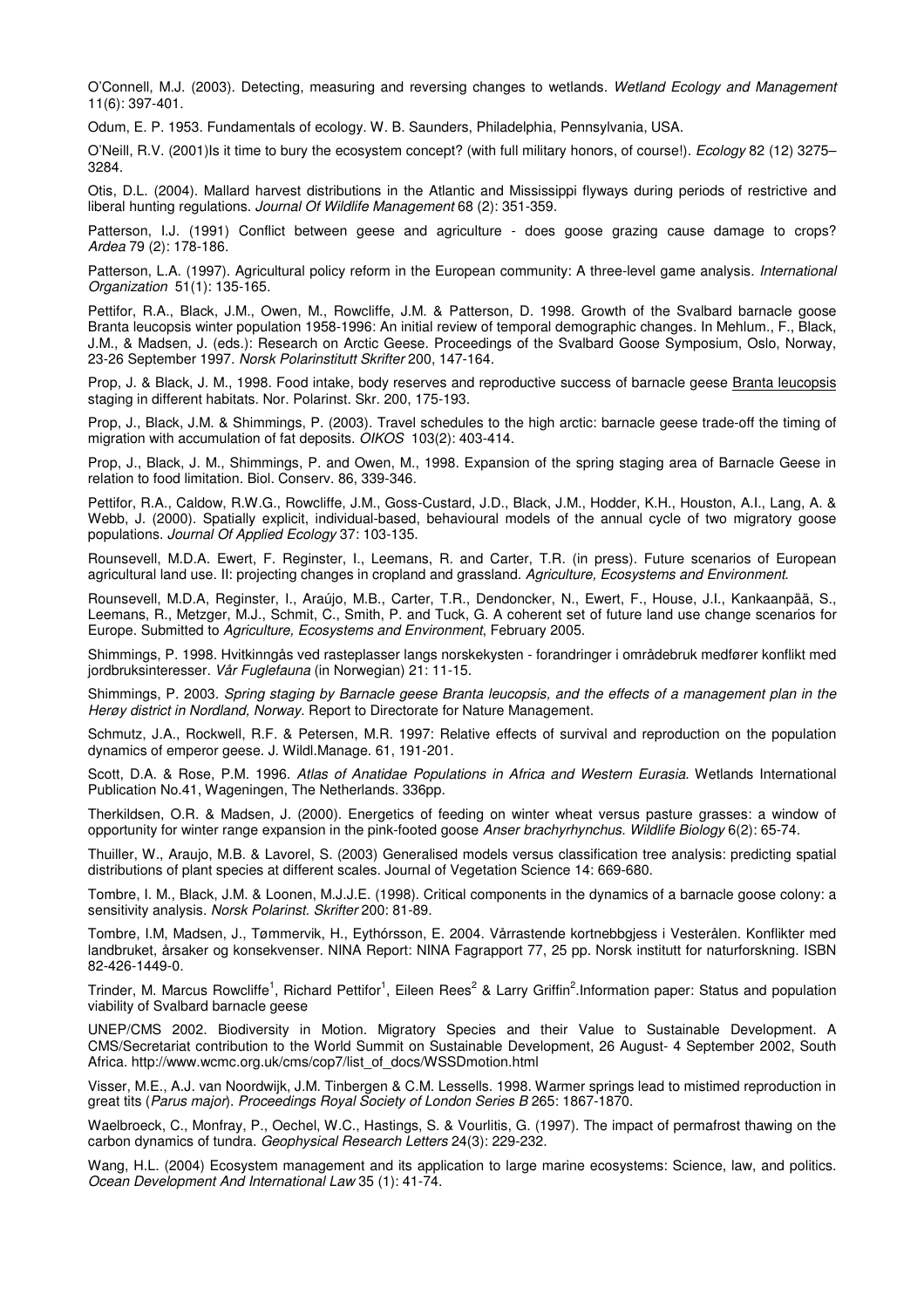Weaver, A.J. & Green, C. (1998). Global climate change: Lessons from the past - policy for the future. Ocean and Coastal Management 39(1-2): 73-86.

Wetlands International (2002) Waterbird Population Estimates – Third Edition. Wetlands International Global Series No. 12, Wageningen, The Netherlands.

Wisz, M.S. (2004). Modelling Potential Distributions of Sub-Saharan Birds: Techniques and Applications for Conservation and Macroecology. Unpublished PhD Thesis. University of Cambridge.

Zockler, C. (1998) Patterns in Biodiversity in Arctic Birds. World Conservation Monitoring Centre Bulletin 3.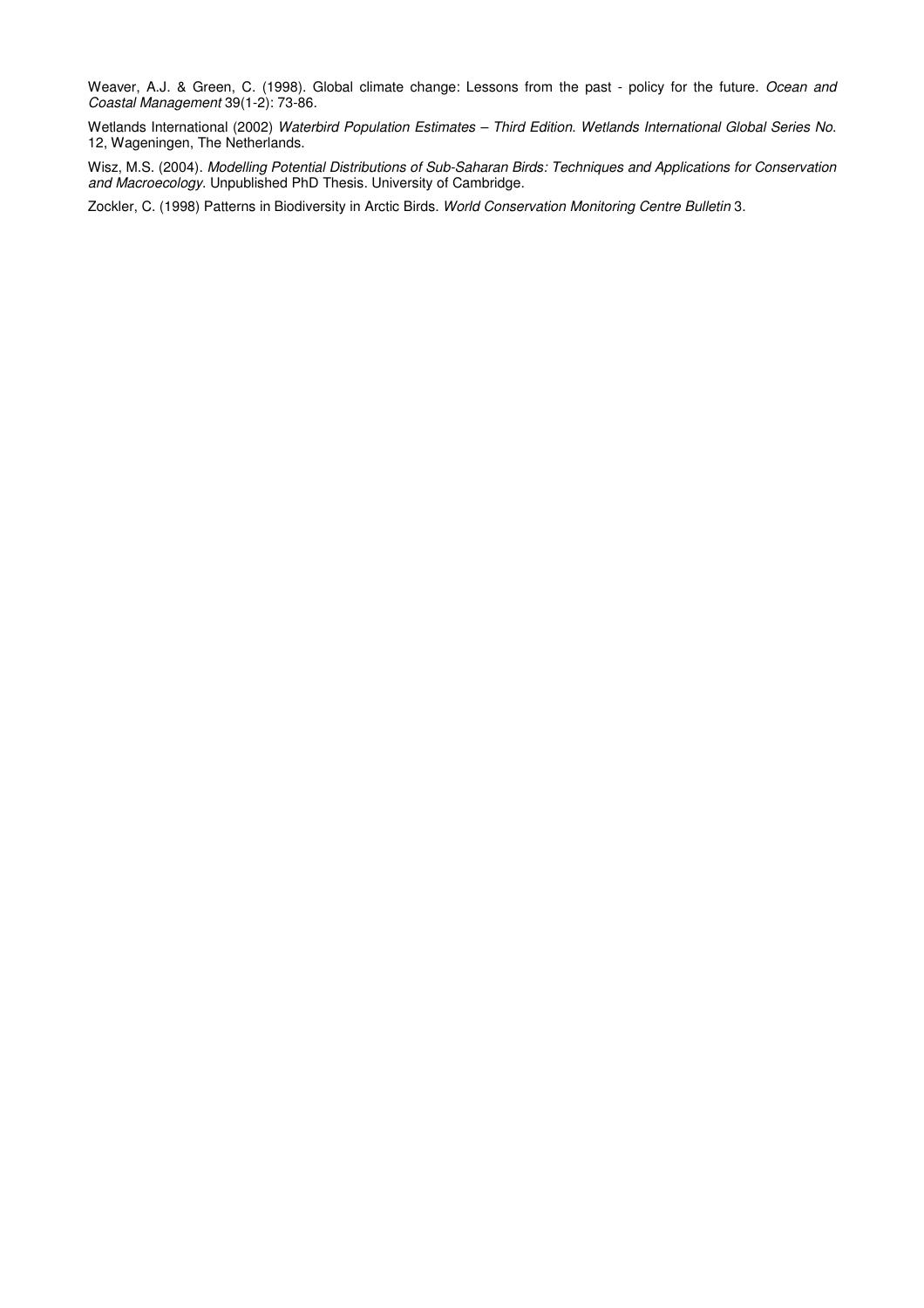| Legislative instrument                                                                              | <b>Relevant articles</b>                                                               | <b>Relevant actions</b>                                                                                                                                                                                                                                                      |
|-----------------------------------------------------------------------------------------------------|----------------------------------------------------------------------------------------|------------------------------------------------------------------------------------------------------------------------------------------------------------------------------------------------------------------------------------------------------------------------------|
| Council directive on the conservation of<br>wild birds                                              | Articles 2, 3.1, 3.2, 4.1b, 4.1c, 4.1d,<br>4.2, 4.3, 4.4, 7.4, 10.1, 10.2, 12.         | Deterioration of habitats within and outside SPAs; protection of habitats for<br>migratory species; information needed to ensure sustainable use of quarry<br>species; encouraging research on bird population dynamics; national reporting.                                 |
| Council directive on the conservation of<br>natural habitats and of wild fauna and<br>flora         | Articles 2.1, 2.2, 2.3, 3, 4, 6.1, 6.2,<br>10, 11, 12.1d, 17, 18.1, 18.2.              | Protection of goose wintering areas; research needs for protecting habitats;<br>inventory of important sites; development of management plans; prevention of<br>deterioration of breeding habitats; national reporting.                                                      |
| Framework Convention on Climate<br>Change                                                           | Articles 5a-b, 6, 9, 12<br>Decision 5/CP.1<br>Recommendation 9/CP.3<br>Kyoto Protocol. | Methodologies and tools to evaluate climate change impacts and adaptation;<br>transference of scientific knowledge; quantification of C and N fluxes; assessment<br>of ecosystems as a carbon sources/sinks.                                                                 |
| The Convention on Wetlands of<br>International Importance Especially as<br><b>Waterfowl Habitat</b> | Article 3.2, 4.4.<br>Operational objectives 2.5, 2.7, 3.1,<br>3.2, 5, 6.               | Prevention of ecological change of wetlands, encourage research and data<br>exchange, environmental impact assessment; management including local<br>people; develop education and public awareness of wetland habitats and issues.                                          |
| Convention on Biological Diversity                                                                  | Article 7a-d, 12a-c, 13a-b, 17.1,<br>17.2, 25.                                         | Identification of processes and categories of human activities likely to have<br>adverse effects on habitats and species; encourage research and training; raise<br>public awareness; exchange of scientific and technological information; national<br>reporting.           |
| <b>Convention on Migratory Species</b>                                                              | Article 2.3a, 3.4a, 5.5b-f.                                                            | Promotion of research into migratory species; conservation of habitats for<br>migratory species; develop management plans; research ecology and population<br>dynamics of migratory species; exchange information; maintain networks of<br>suitable sites; AEWA action plan. |
| Convention on the Conservation of<br>European Wildlife and Natural Habitats                         | Articles 2, 4.3, 4.4, 5, 10.1, 11b, 14,<br>SC recommandation 3/84.                     | Maintenance of tundra habitats and species; establishment of peatland<br>inventories. Norway has agreed to include Svalbard under this convention (except<br>with reference to Arctic Fox).                                                                                  |
| European Landscape Convention                                                                       | Articles 5, 6a-c, 7, 8, 9.                                                             | Promotion of landscape protection; information on landscapes and transformation<br>threats; raising public awareness; trans-frontier cooperation.                                                                                                                            |
| Pan-European Biological and Landscape<br>Diversity Strategy                                         | Action themes 1.1, 1.4, 3.1, 3.2,<br>4.1, 7.1, 7.2, 7.5                                | European ecological network sites in goose wintering areas; Action 7.5 focuses<br>on regions with emphasis on tundra in northern Europe.                                                                                                                                     |
| Council directive on reporting                                                                      | Transfer of information from<br>member states to EC                                    | Results will be submitted for national reporting under Birds/Habitats Directives,<br>FCCC, CBD, CMS, Berne, Ramsar.                                                                                                                                                          |

Table 1. Key legislative instruments where FRAGILE outputs can be used.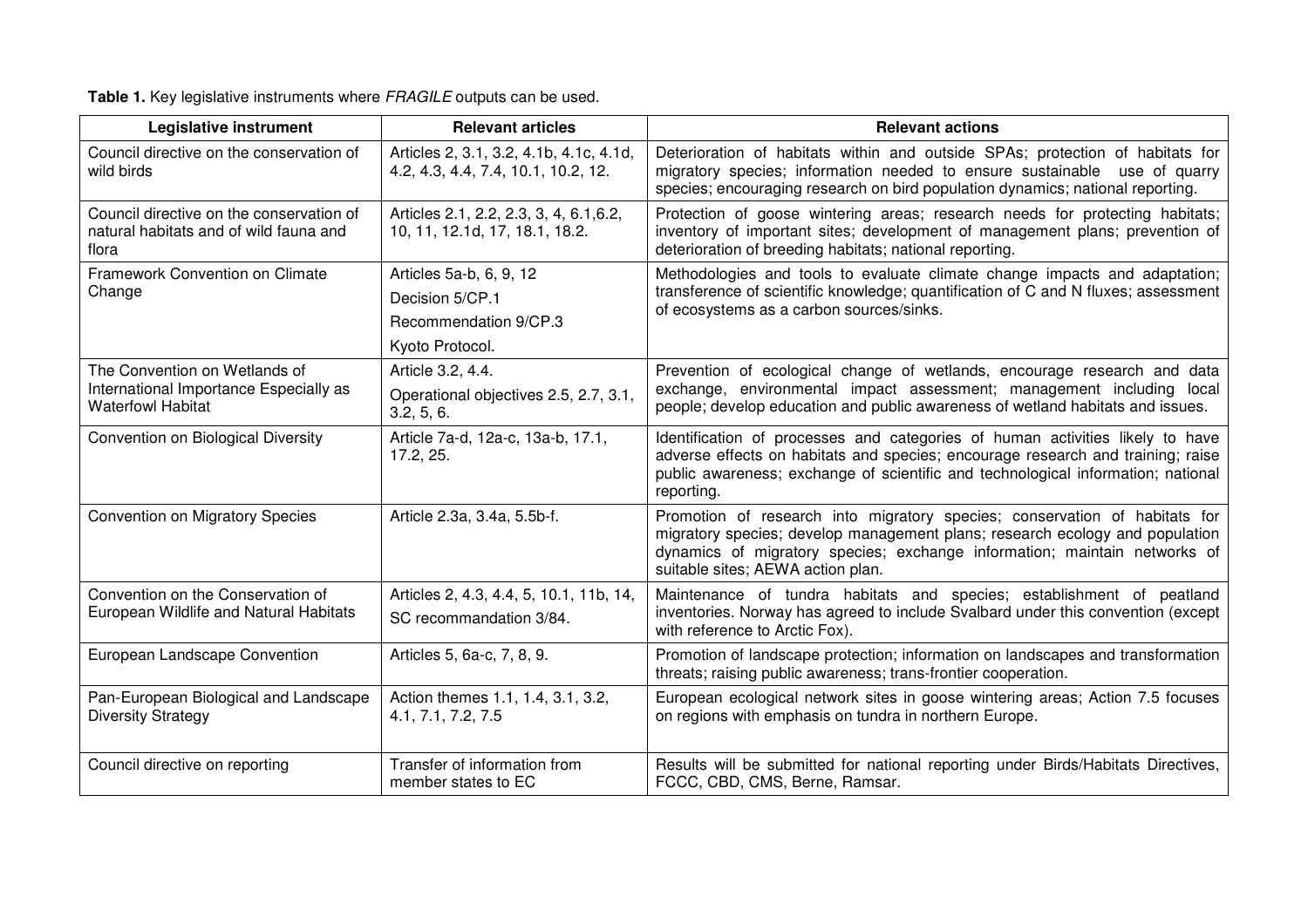**Figure 1.** Information needs and analytical outcomes of flyway level integrated research approach.

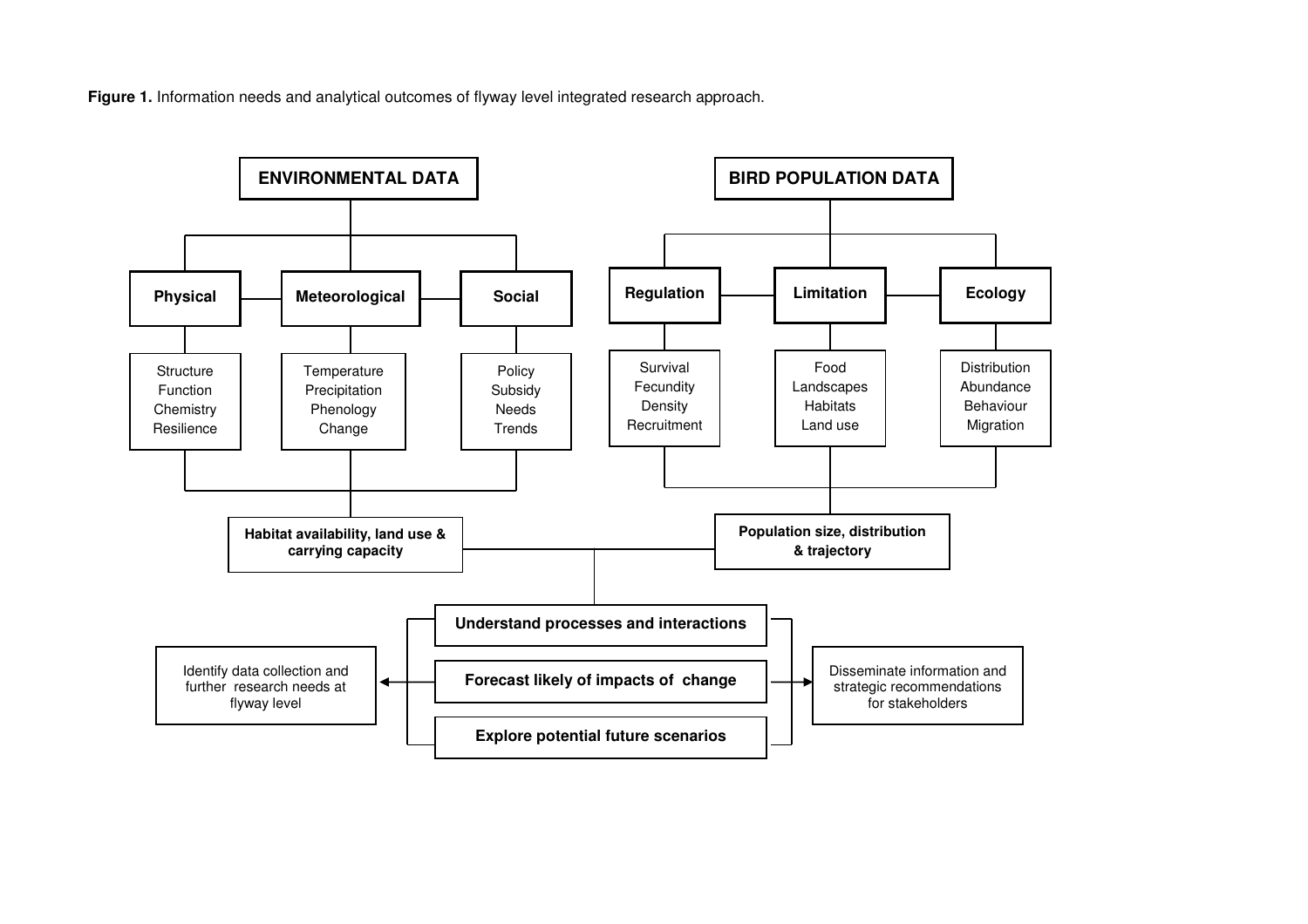Figure 2. Principal breeding, migration and wintering areas of Svalbard Barnacle Goose (red) and Pink-footed Goose (blue).

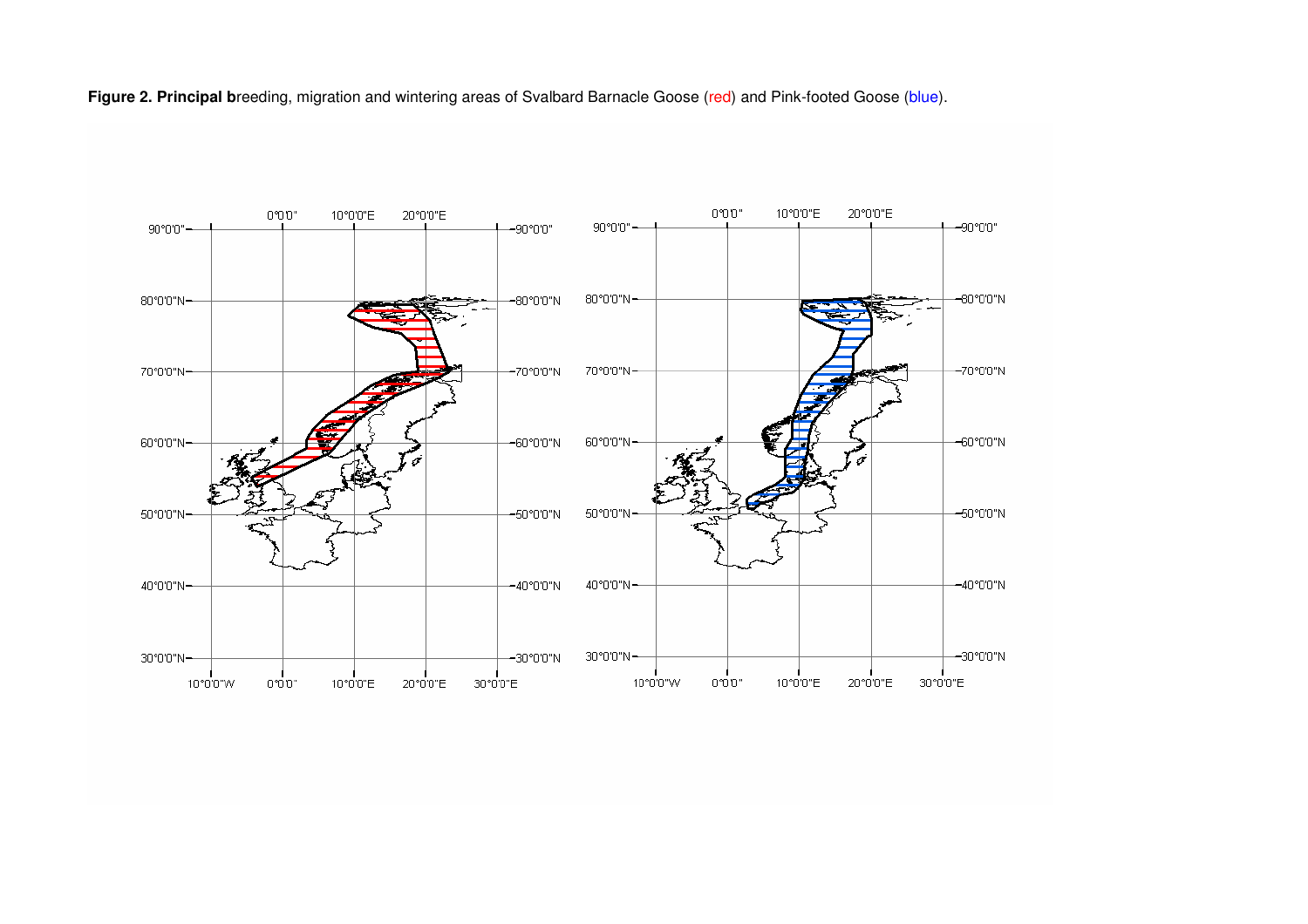Figure 3a. Svalbard Barnacle Goose (log<sub>e</sub>) population size 1957 to 2004.

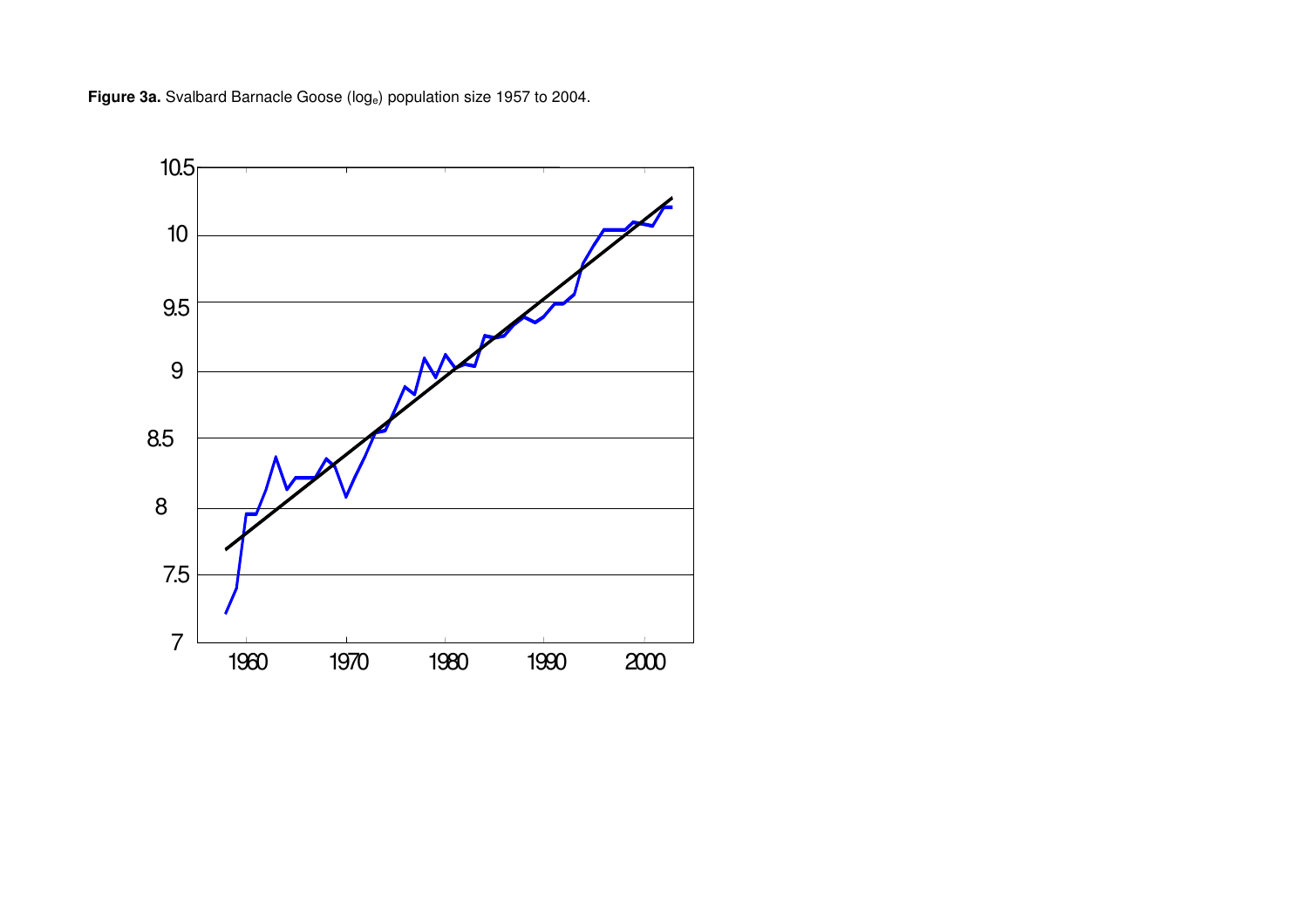**Figure 3b.** Svalbard Pink-footed Goose (log<sub>e</sub>) population size 1965 to 2003.

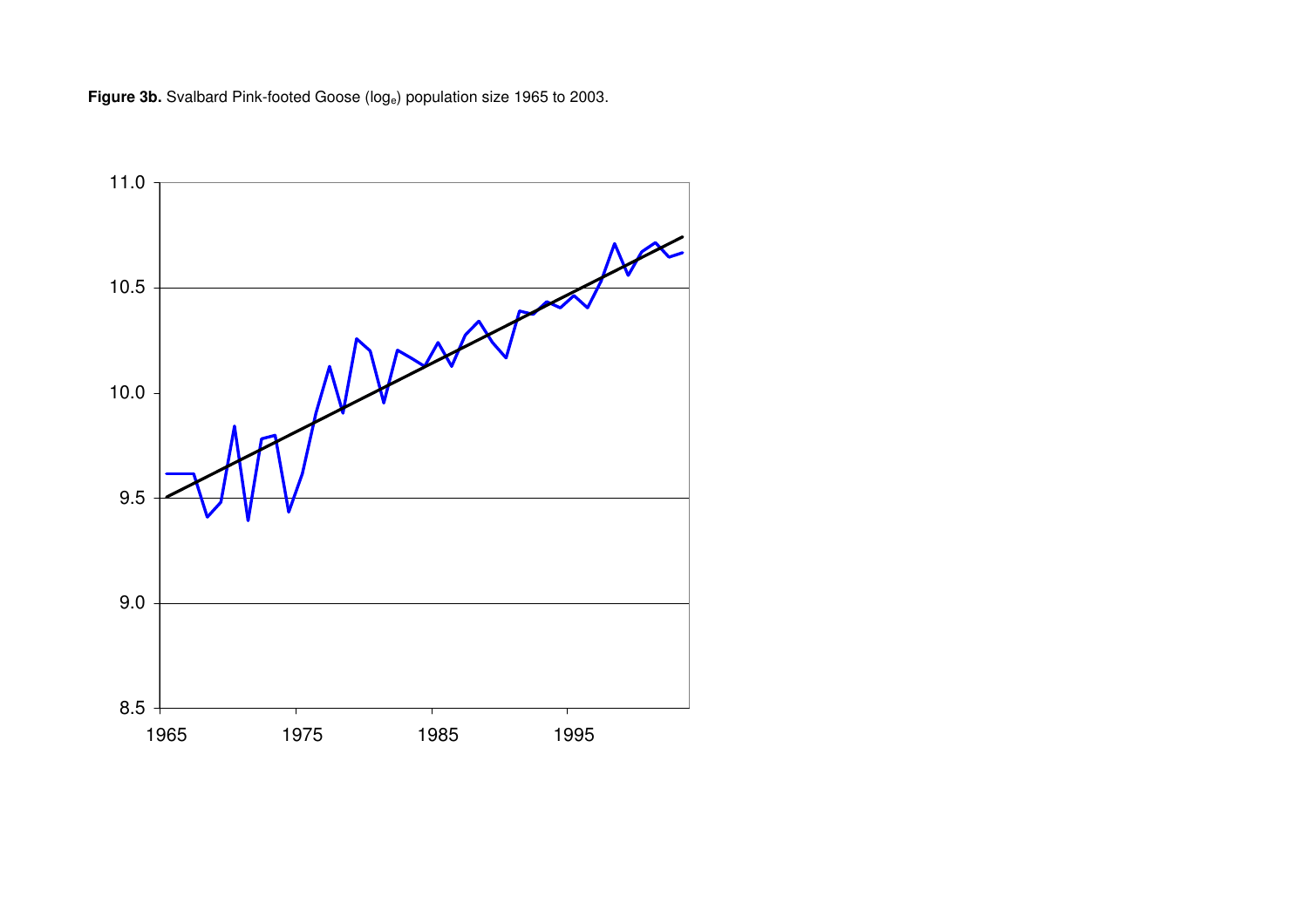**Figure 4.** Flyway area, data, methods and outputs of the five FRAGILE workpackages.